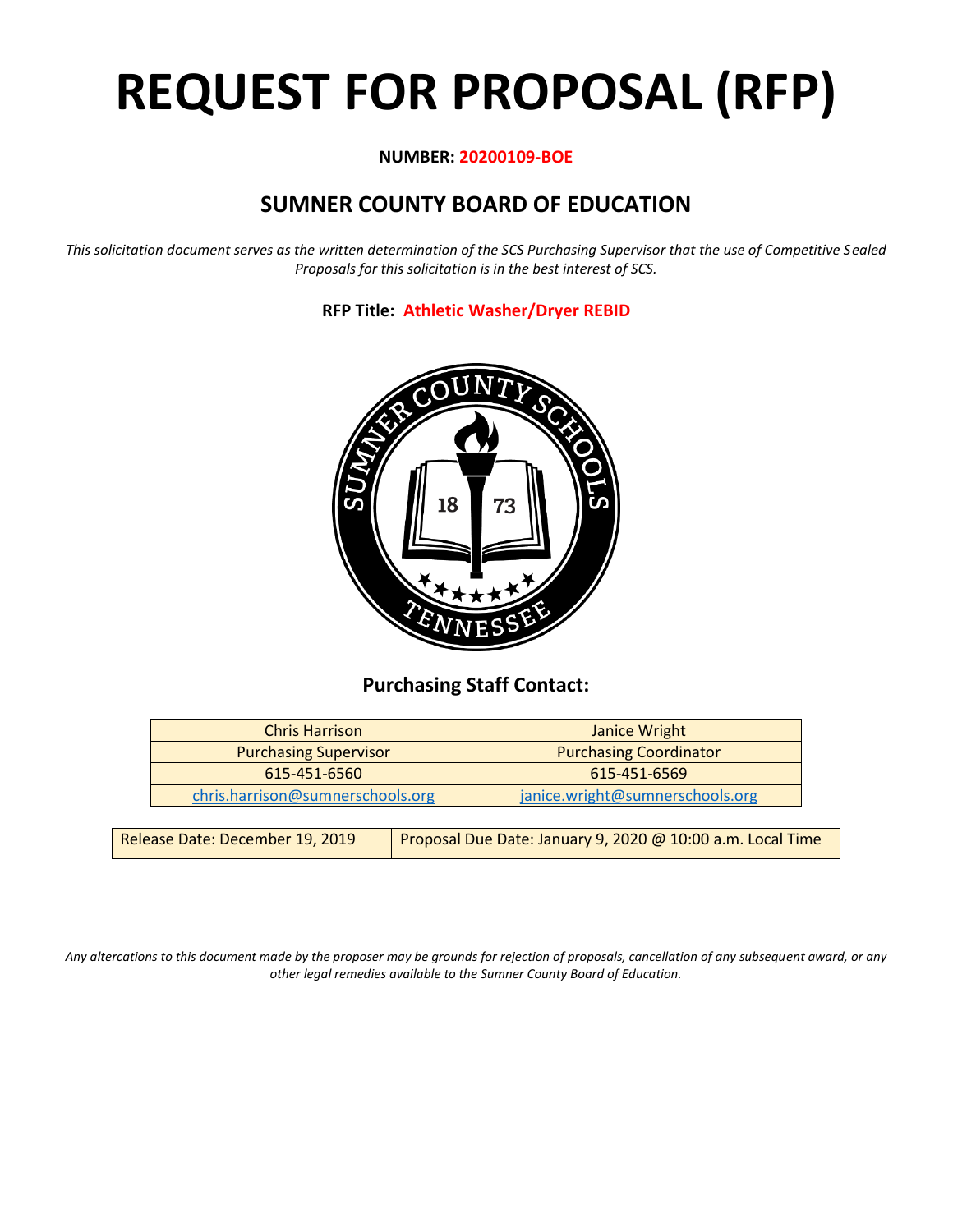## **NOTICE TO PROPOSERS**

There may be one or more amendments to this RFP. In order to receive communication for any such amendments issued specifically to this RFP, the proposer must provide a Notice of Intent to Propose to the Sumner County Board of Education (SCS) Purchasing Department. The proposer must utilize this form when submitting notice. The notice may be sent by email to: Purchasing Office, purchasing@sumnerschools.org. SCS will send amendments only to those proposers which complete and return this information by the deadline list in the RFP Schedule of Events (Section 4).

| <b>RFP Number:</b>      | 20200109-BOE Athletic Washer/Dryer REBID                                                                              |
|-------------------------|-----------------------------------------------------------------------------------------------------------------------|
| Company Name:           |                                                                                                                       |
| <b>Mailing Address:</b> | <u> 1989 - Johann John Stoff, deutscher Stoffen und der Stoffen und der Stoffen und der Stoffen und der Stoffen u</u> |
|                         |                                                                                                                       |
|                         |                                                                                                                       |
| Phone Number:           |                                                                                                                       |
| <b>Contact Person:</b>  |                                                                                                                       |
| <b>Email Address:</b>   |                                                                                                                       |
|                         |                                                                                                                       |
| Authorized Signature    |                                                                                                                       |
| <b>Printed Name</b>     | <u> 1980 - Johann John Stone, market fan it ferstjer fan de fan it ferstjer fan it ferstjer fan it ferstjer fan i</u> |
| Date                    |                                                                                                                       |

Emailed amendments will be sent in a Microsoft Word (Office for Windows) or Portable Document Format (pdf) format. Any alterations to the document made by the proposer may be grounds for rejection of proposal, cancellation of any subsequent award or any other legal remedies available to the Sumner County Board of Education.

Amendments will also be posted on the SCS website **https://sumnerschools.org/index.php/current-bids-and-rfps** and attached to the solicitation listing as a PDF or WORD file. Check the particular solicitation on the Current Bids and RFPs webpage for any posted amendments.

By completing and returning this form, the Proposer has expressed its intent to provide a proposal for **20200109-BOE Athletic Washer/Dryer REBID.**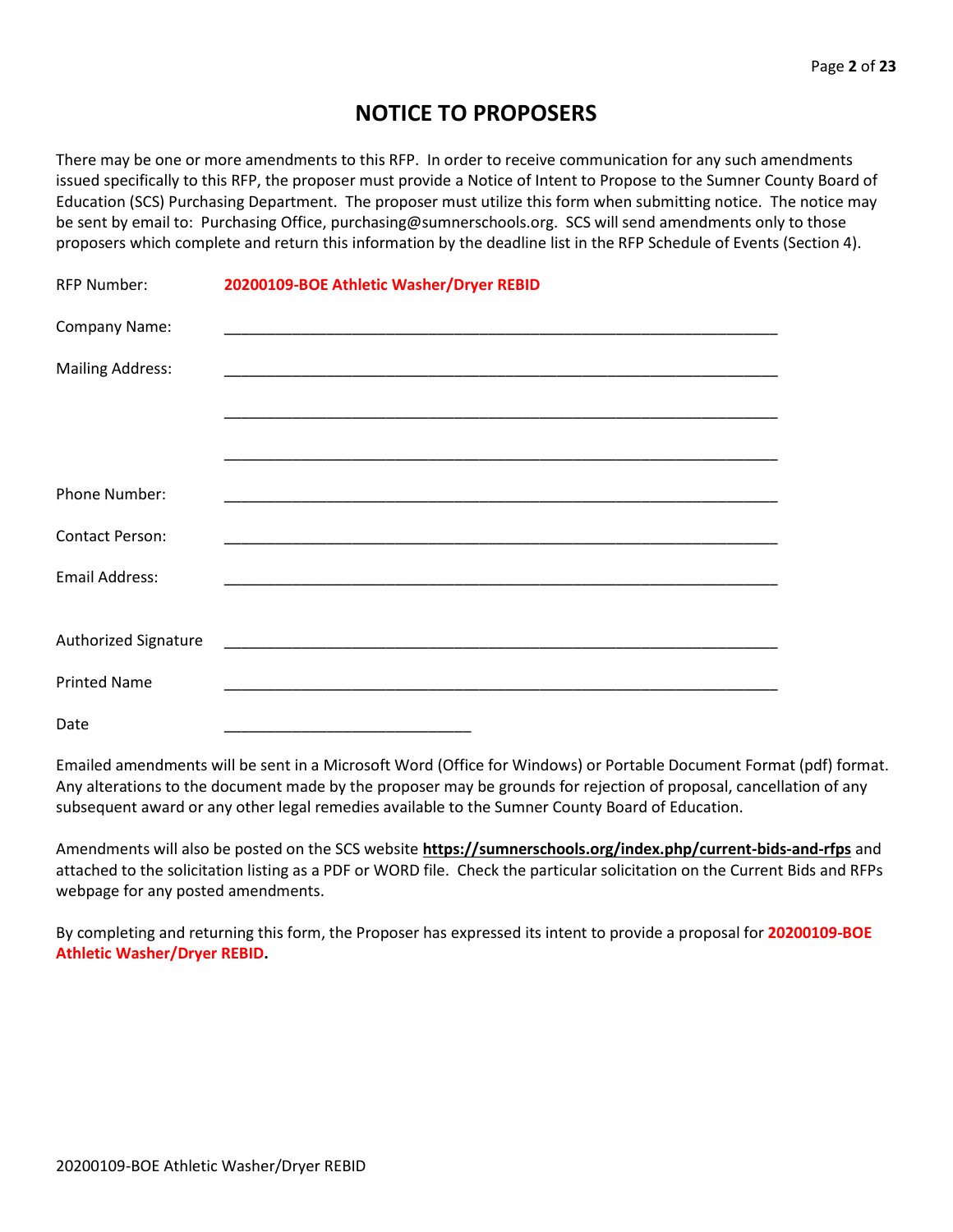## **TABLE OF CONTENTS**

- 1. Introduction/Overview
	- 1.1. Purpose
	- 1.2. Contact Information
- 2. Requirements
	- 2.1. Scope of Work/Specifications
	- 2.2. Contactor Obligations
- 3. Source Selection and Contract Award
- 4. Schedule of Events
- 5. Instructions for Proposal
	- 5.1. Required Forms
	- 5.2. New Vendors
	- 5.3. Acknowledgement of Insurance Requirements
	- 5.4. Clarification and Interpretation of RFP
	- 5.5. Proposal Package
	- 5.6. Delivery of Proposals
	- 5.7. Evaluation of Proposals
	- 5.8. Request for Clarification of Proposals
	- 5.9. Protests
- 6. Attachments
	- 6.1. Contact Information
	- 6.2. Bid Form/Certification
	- 6.3. References
	- 6.4. Certification Regarding Debarment or Suspension
	- 6.5. Condition of Submitting Proposal
	- 6.6. Statement of Non-Collusion
	- 6.7. Attestation Re Personnel
	- 6.8. Drug Free Workplace Affidavit
	- 6.9. IRS Form W-9
		- \**An online, fillable version can be found at https://www.irs.gov/pub/irs-pdf/fw9.pdf*
	- 6.10. Standard Terms & Conditions
	- 6.11. Vendor Checklist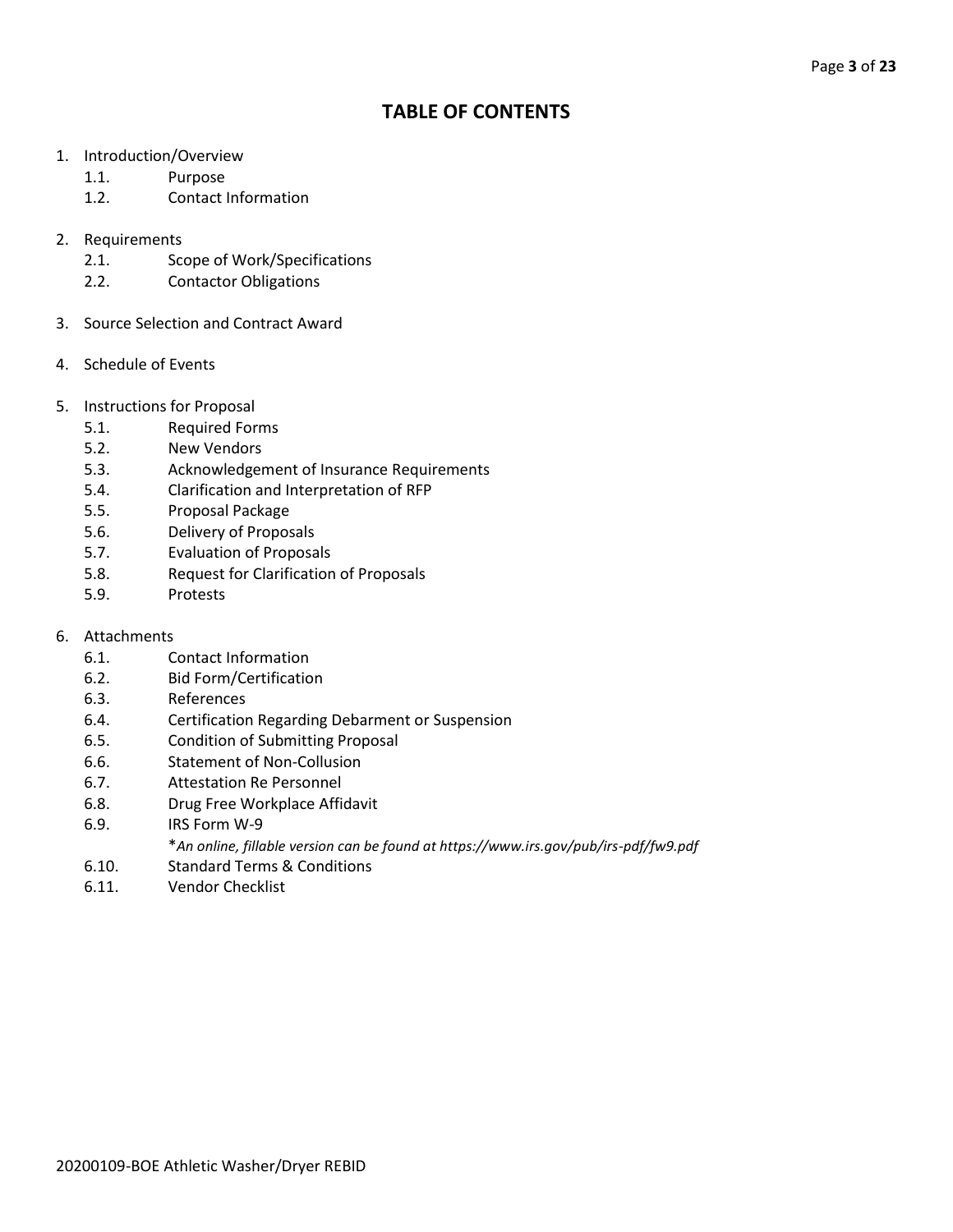#### 1. Introduction/Overview

#### 1.1. Purpose

The Sumner County Board of Education (SCS) is requesting sealed proposals for the purchase, installation and startup of an athletic washer and/or dryer throughout the District. The pricing will be open to all schools within the District for utilization.

#### 1.2. Contact Information

Unauthorized contact regarding this RFP with employees or officials of SCS other than the Purchasing Supervisor named below may result in disqualification from this procurement process.

Interested parties must direct all communication regarding this RFP to the Purchasing Supervisor, who is SCSs only official point of contact for this RFP.

| <b>RFP Procedures</b>            |
|----------------------------------|
| Chris Harrison                   |
| <b>Purchasing Supervisor</b>     |
| 1500 Airport Road                |
| Gallatin, TN 37066               |
| chris.harrison@sumnerschools.org |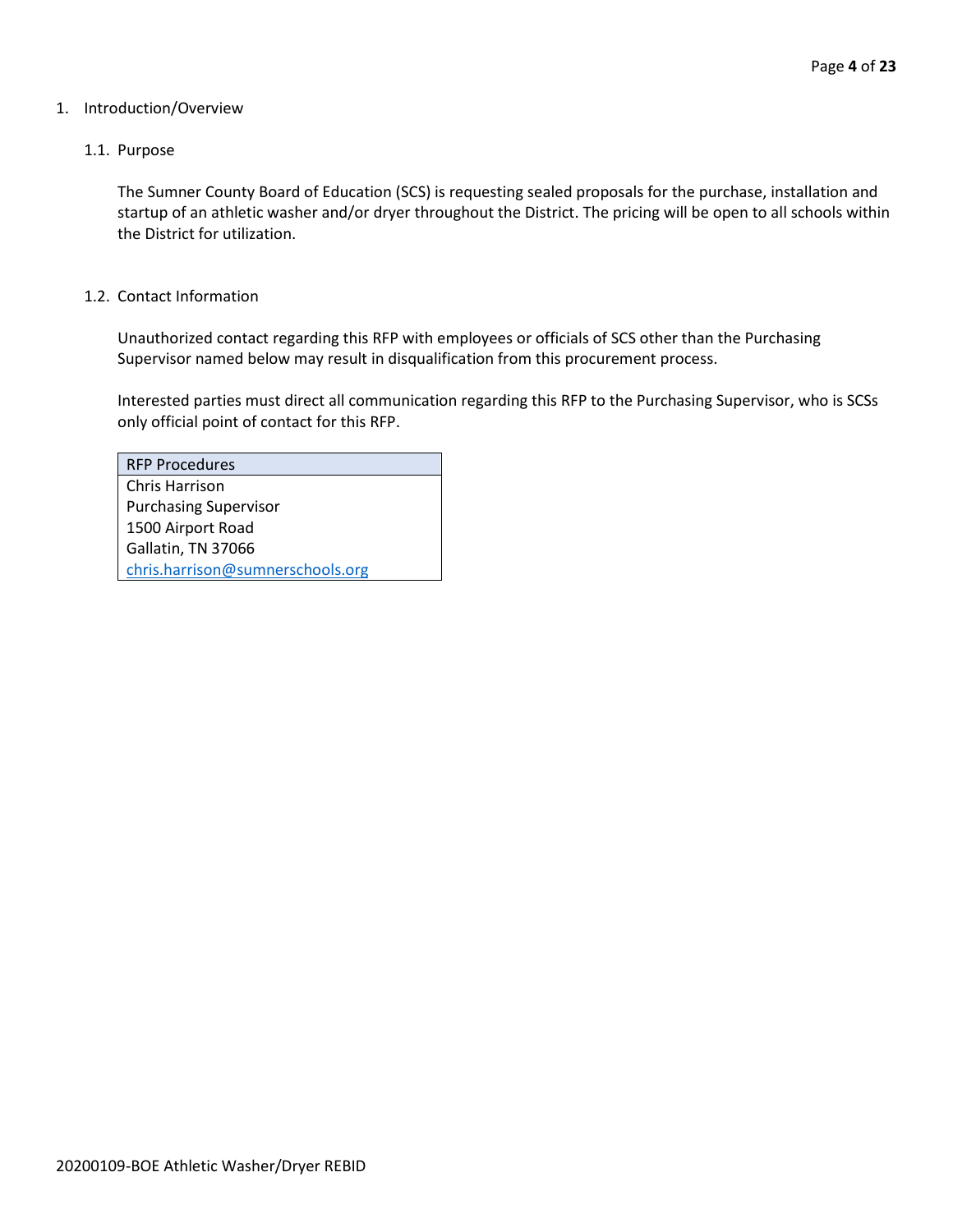- 2. Requirements
	- 2.1. Scope of Work / Specifications

SCS has selected the equipment listed below based on quality, functionality and prior history. SCS shall accept proposals for alternate equipment. The Proposer must include product literature for the Brand/Model No. that is proposed.

Belco Athletic Laundry Equipment Inc.

- Athletic Washer/Extractor
	- $\circ$  40 50 lbs. capacity
	- o Indicate capacity proposed on Bid Form
- Athletic Dryer
	- o Standard pricing for Electric models
	- o Provide alternate pricing for Gas models.
	- o 50 lbs. capacity
	- o Indicate capacity proposed on Bid Form

| <b>Hendersonville High</b> | <b>White House High</b> |
|----------------------------|-------------------------|
| 123 Cherokee Road          | 508 Tyree Springs Road  |
| Hendersonville, TN 37075   | White House, TN 37188   |
| $1 - W$ asher              | 1 – Washer              |
| $1 - Dryer$                | $1 - Dryer$             |
|                            |                         |

NOTE: Unit Price shall be extended to all SCS locations for utilization.

SCS shall provide an available electrical connection and gas connection (if applicable).

The Proposer is responsible for:

- a complete installation, per manufacturer's guidelines, including final electrical, gas (if applicable) and vent connections
- freight and unloading expense
- uncrate and set the unit in place
- startup, final adjustments and test of equipment
- training to include operation and basic service

No payment will be issued until the equipment is demonstrated to be fully operational.

The Proposer must indicate the Warranty available for Parts and Labor.

#### 2.2. Standard Contractor Obligations

- Shall provide and obtain all necessary materials, equipment and labor to perform all items listed in the Scope of Work.
- Shall provide and obtain all necessary permits with Local, County, etc. agencies as required by law and as required in the Scope of Work.
- Shall schedule all necessary inspections with Local, County, etc. agencies as required by law.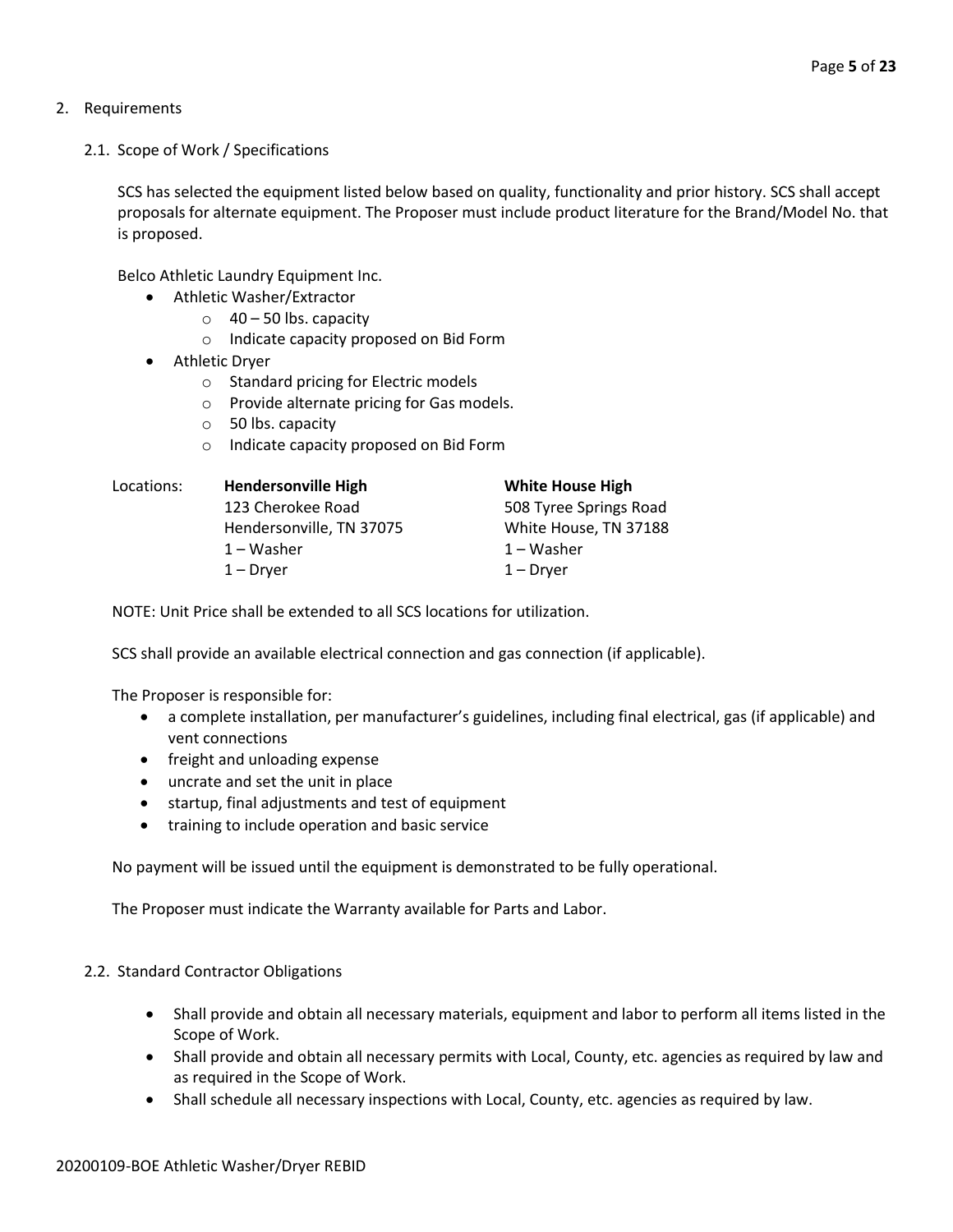- 3. Source Selection and Contract Award
	- Award(s), if made, will be made to the Responsive and Responsible proposer(s) whose proposal is most advantageous to SCS, taking into consideration price and the other evaluation criteria set forth in the RFP.
		- o General Criteria to be determined "Responsive"
			- Does the proposal include all required information, included completed attachment forms and affidavits?
			- Was the proposal delivered on or before the stated deadline? Did it include the required number of copies (hard & electronic)?
		- o General Criteria to be determined "Responsible"
			- Does the Proposer demonstrate an understanding of SCSs needs and proposed approach to the project?
			- Does the Proposer possess the ability, capacity, skill and financial resources to provide the service?
			- Can the Proposer take upon itself the responsibilities set forth in the RFP and produce the required outcomes in a timely fashion?
			- **■** Does the Proposer have the character, integrity, reputation, judgement, experience and efficiency required for the project?
	- SCS reserves the right to enter into discussions with Proposers which have submitted proposals determined to be reasonably like of being considered for selection to assure a full understanding of and responsiveness to the RFP requirements. Every effort shall be afforded to assure fair and equal treatment with respect to the opportunity for discussion and/or revision of their respective proposals. Revisions may be permitted after the submission and prior to the award for the purpose of obtaining the best offers.
	- SCS reserves the right to negotiate price and contract terms and conditions with the most qualified proposer(s) to provide the requested service. If a mutually beneficial agreement with the lowest responsive and responsible Proposer is not reached, SCS reserves the right to enter into contract negotiations with the next lowest Proposer and continue this process until an agreement is reached.
	- Upon mutual agreement by both parties, SCS shall grant the right to extend the terms, conditions and prices of contract(s) awarded from this RFP to other Institutions (such as State, Local and/or Public Agencies) who express an interest in participating in any contract that results from this RFP. Each of the "piggyback" Institutions will issue their own purchasing documents for purchase of the goods/services. Proposer agrees that SCS shall bear no responsibility or liability for any agreements between Proposer and the other Institution(s) who desire to exercise this option.
- 4. Schedule of Events

| <b>RFP Issued</b>              | December 19, 2019                       |  |  |
|--------------------------------|-----------------------------------------|--|--|
| <b>RFP Submission DEADLINE</b> | January 9, 2020 @ 10:00 a.m. Local Time |  |  |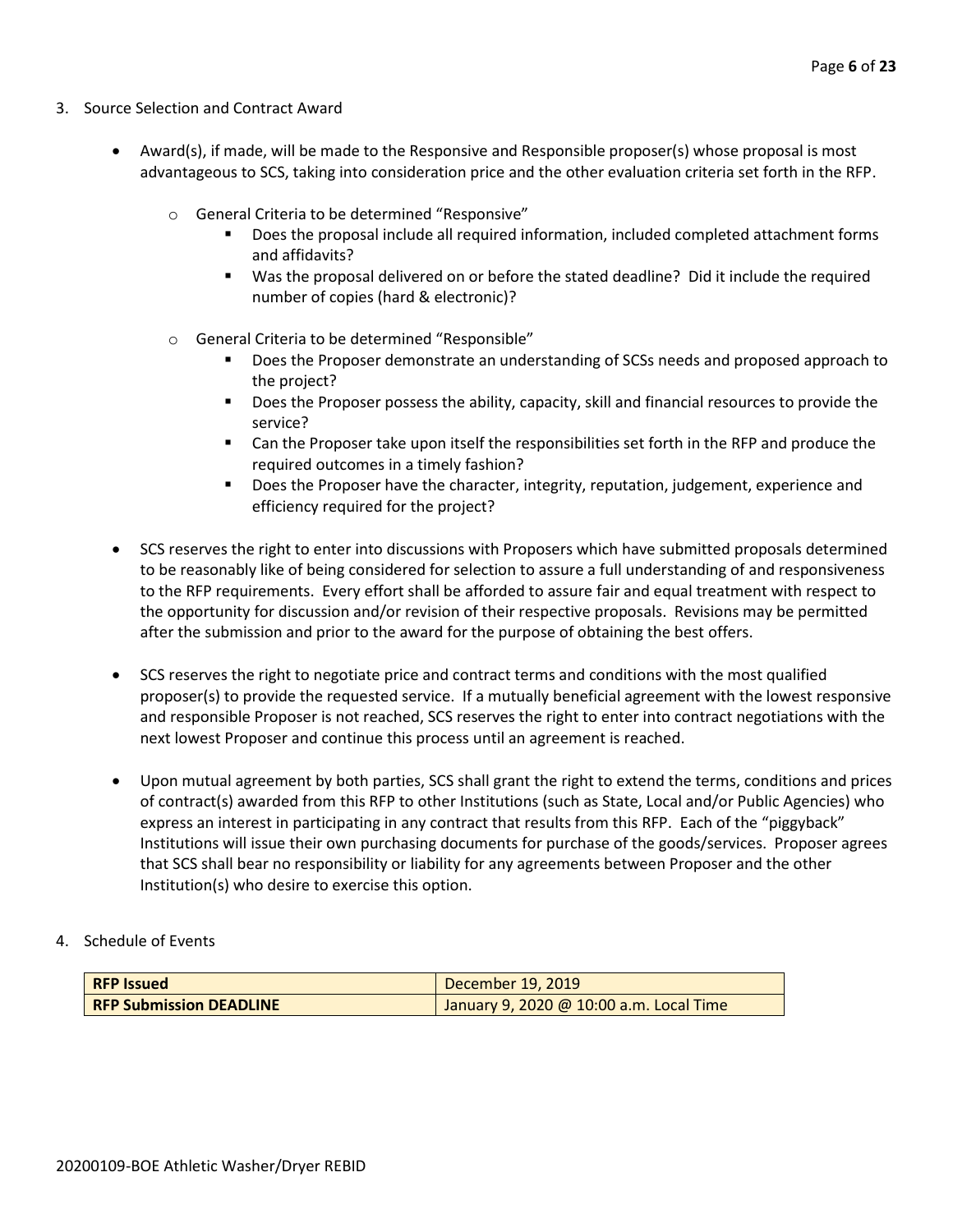#### 5. Instructions for Proposal

#### 5.1. Required Forms

- Proposer must complete and submit the Attachments in Section 6. Attachments may be omitted depending on the RFP requirements. Refer to the Table of Contents for omitted Attachments.
- Evidence of a valid State of Tennessee Business License and/or Sumner County Business License.
- For all vendors with annual purchases in excess of \$50,000; a Sumner County Business License must be on file with the SCS Finance Department. Evidence of the license must be provided within ten (10) working days following notification of award; otherwise, SCS may rescind its acceptance of the Proposer's proposal.
- Copy of State of Tennessee License (if applicable) in respective field.
- If applicable, the Proposer must include a copy of the contract(s) the Proposer will submit to be signed.

#### 5.2. New Vendors

- To comply with Internal Revenue Service requirements, all vendors who perform any type of service are required to have a current IRS Form W-9 on file with the SCS Finance Department. It is a mandatory requirement to complete the IRS Form W-9 (Attachment 6.9) included in this RFP.
- To comply with the Tennessee Lawful Employment Act (50-1-702 and 50-1-703), non-employees (individuals paid directly by the employer in exchange for the individual's labor or services) must have on file one (1) of the following documents:
	- o A valid Tennessee driver's license or photo identification;
	- $\circ$  A valid driver's license or photo identification from another state where the license requirements are at least as strict as those in Tennessee;
	- o A birth certificate issued by a U.S. state, jurisdiction or territory;
	- o A U.S. government issued certified birth certificate;
	- o A valid, unexpired U.S. passport;
	- o A U.S. certificate of birth abroad (DS-1350 or FS-545)
	- o A report of birth abroad of a U.S. citizen (FS-240);
	- o A certificate of citizenship (N560 or N561);
	- o A certificate of naturalization (N550, N570 or N578);
	- o A U.S citizen identification card (I-197 or I-179); or
	- $\circ$  Valid alien registration documentation or other proof of current immigration registration recognized by the United States Department of Homeland Security that contains the individual's complete legal name and current alien admission number or alien file number (or numbers if the individual has more than one number).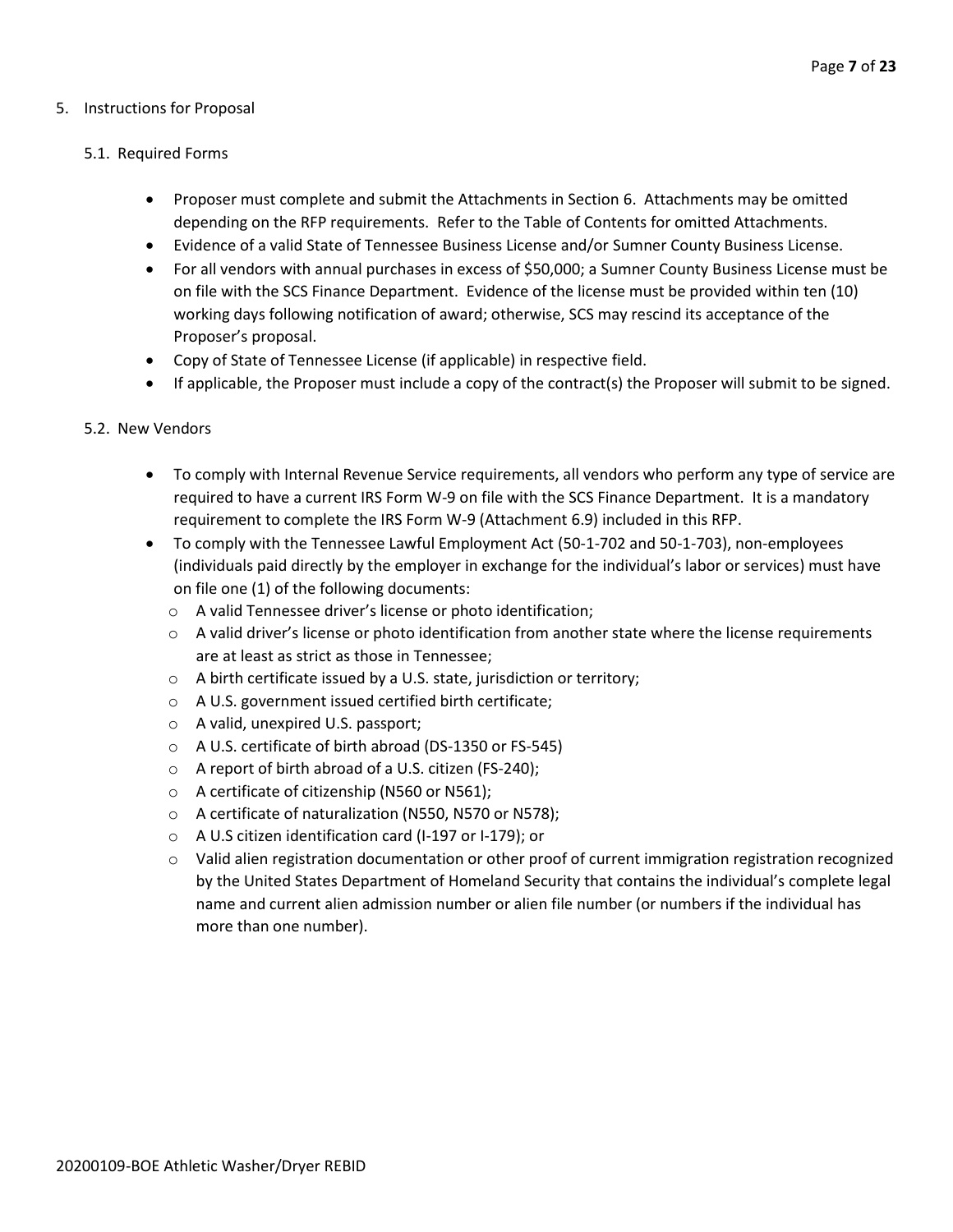#### 5.3. Acknowledgement of Insurance Requirements

By submitting a proposal, Proposer acknowledges that it has read and understands the insurance requirements for the proposal. The Proposer who may have employees, contractors, subcontractors or agents working on SCS properties shall carry current certificates for general and professional liability insurance and for workers' compensation as indicated below. The owner or Principal of each Proposer must also be insured by workers' compensation if they perform any of the services on SCS properties. There will be no exceptions to the insurance requirement. Proposer also understands that the evidence of required insurance must be submitted within fifteen (15) working days following notification of its offer being accepted; otherwise, SCS may rescind its acceptance of the Proposers proposal.

#### • **General Liability**

| <b>General Aggregate</b> | \$2,000,000 |
|--------------------------|-------------|
| Each Occurrence          | \$1,000,000 |

#### • **Workers Compensation**

| <b>Workers Compensation</b> | <b>Tennessee Statutory Limits</b> |  |  |
|-----------------------------|-----------------------------------|--|--|
| <b>Employer's Liability</b> | \$500,000                         |  |  |

#### 5.4. Clarification and Interpretation of RFP

The words "must" and "shall" in the RFP indicate mandatory requirements. Taking exception to any mandatory requirement shall be considered grounds for rejection. There are other requirements that SCS considers important but not mandatory. It is important to respond in a concise manner to each section and submit an itemized list of all exceptions.

#### 5.5. Proposal Package

The package containing the proposal must be sealed and clearly marked on the outside of the package: **"20200109-BOE Athletic Washer/Dryer REBID" DO NOT OPEN**

All sealed proposals packages must include all of the following. Any sealed proposals are subject to rejection as non-conforming if any applicable item is not included.

- One (1) Complete Original
- One (1) electronic format (CD/USB Drive)
- Original Signature on Original Proposal. NO copied or digital signatures.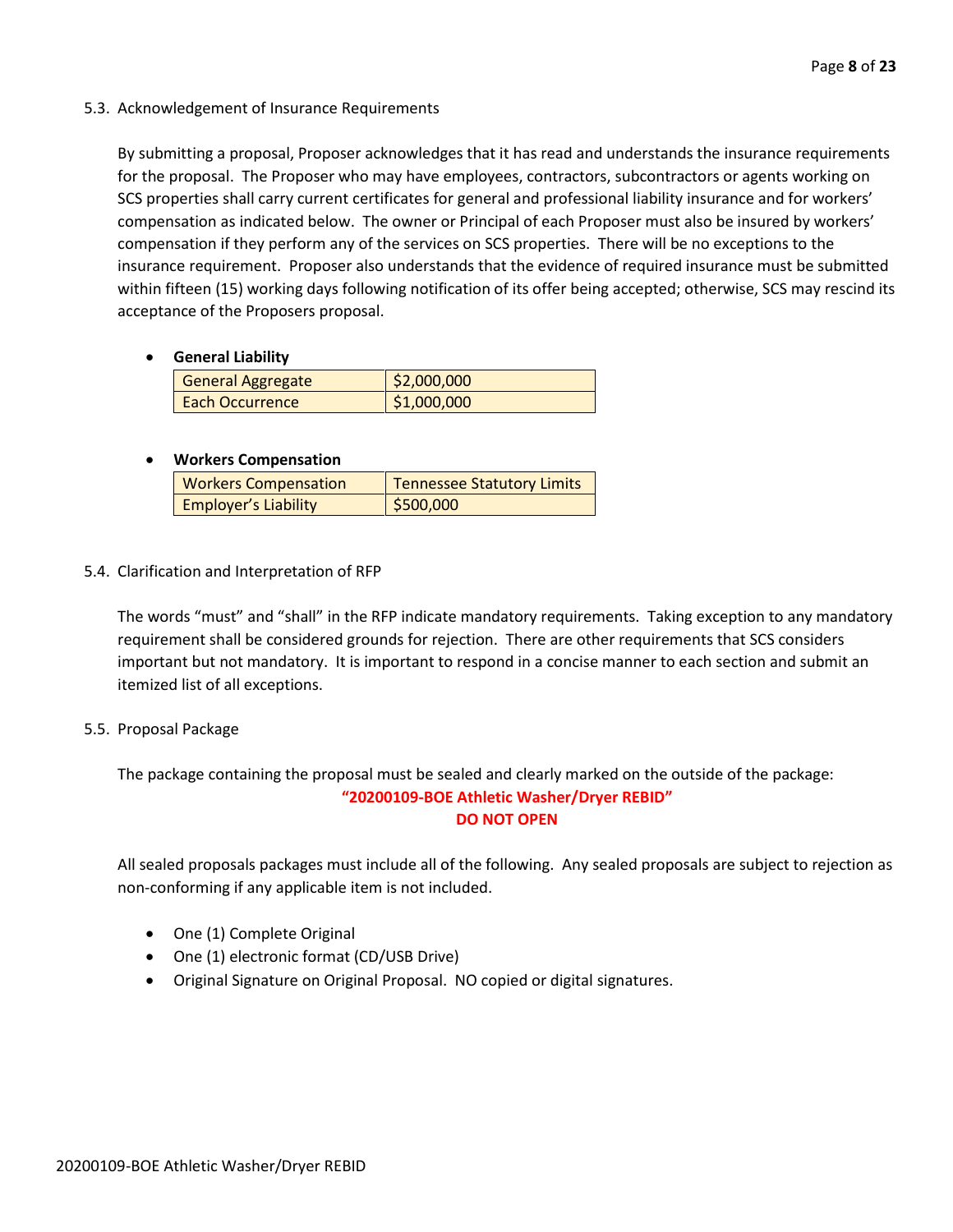The outside of the proposal package must be labeled as follows (if applicable):

- 1. Name of Company and Principal Owner, Business License Number, Expiration Date and License Classification.
- 2. In addition to Item 1, the same is applicable to masonry contractors if the work performed is > \$100,000.
- 3. In addition to Item 1, the same is applicable to HVAC, electrical, plumbing or A/C contractors if the work performed is > \$25,000.
- 4. In addition to Item 1, the same is applicable plus the Department of Environment & Conservation License Number and Classification, applicable to geothermal contractors if the work performed is > \$25,000.
- 5. If the prime contractor performs the masonry portion of the project or any of the above listed contractor skill sets and the work performed is > \$100,000; it must be so designated.
- 6. Only one (1) contractor in each classification listed shall be written on the bid envelope.
- 5.6. Delivery of Proposals

Sealed proposals will be accepted until **January 9, 2020 @ 10:00 a.m. Local Time**. Proposals received after that time will be deemed invalid. Vendors mailing proposal packages must allow sufficient time to ensure receipt of their package by the time specified. SCS shall not accept proposals via electronic transmission such as email, fax, etc. There will be no exceptions. Proposals will be opened and read aloud. The reading of the bids will begin at **10:00 a.m. Local Time**.

Due to the nature of deliveries to the SCS Support Services Facility by carriers such as UPS, FedEx and such like; the proposal package will be accepted if the date and time on the delivery confirmation are indicated to be on or before the Proposal Deadline.

| Delivery Address: | Sumner County Board of Education |
|-------------------|----------------------------------|
|                   | Attn: Purchasing Supervisor      |
|                   | 1500 Airport Road                |
|                   | Gallatin, TN 37066               |

#### 5.7. Evaluation of Proposals

The SCS Purchasing Supervisor will first examine the proposals to reject those that are clearly non-responsive to the stated requirements. Proposers who are determined to be non-responsive and/or non-responsible will be notified of this determination.

The evaluation process will include the following factors:

- Company Experience and Qualifications
	- o The nature and scope of the Proposers business.
	- o The number of years the Proposer has been licensed to do business.
	- o The number of years the Proposer has been providing the requested services.
	- o How many similarly sized or larger K-12 clients have you contract with?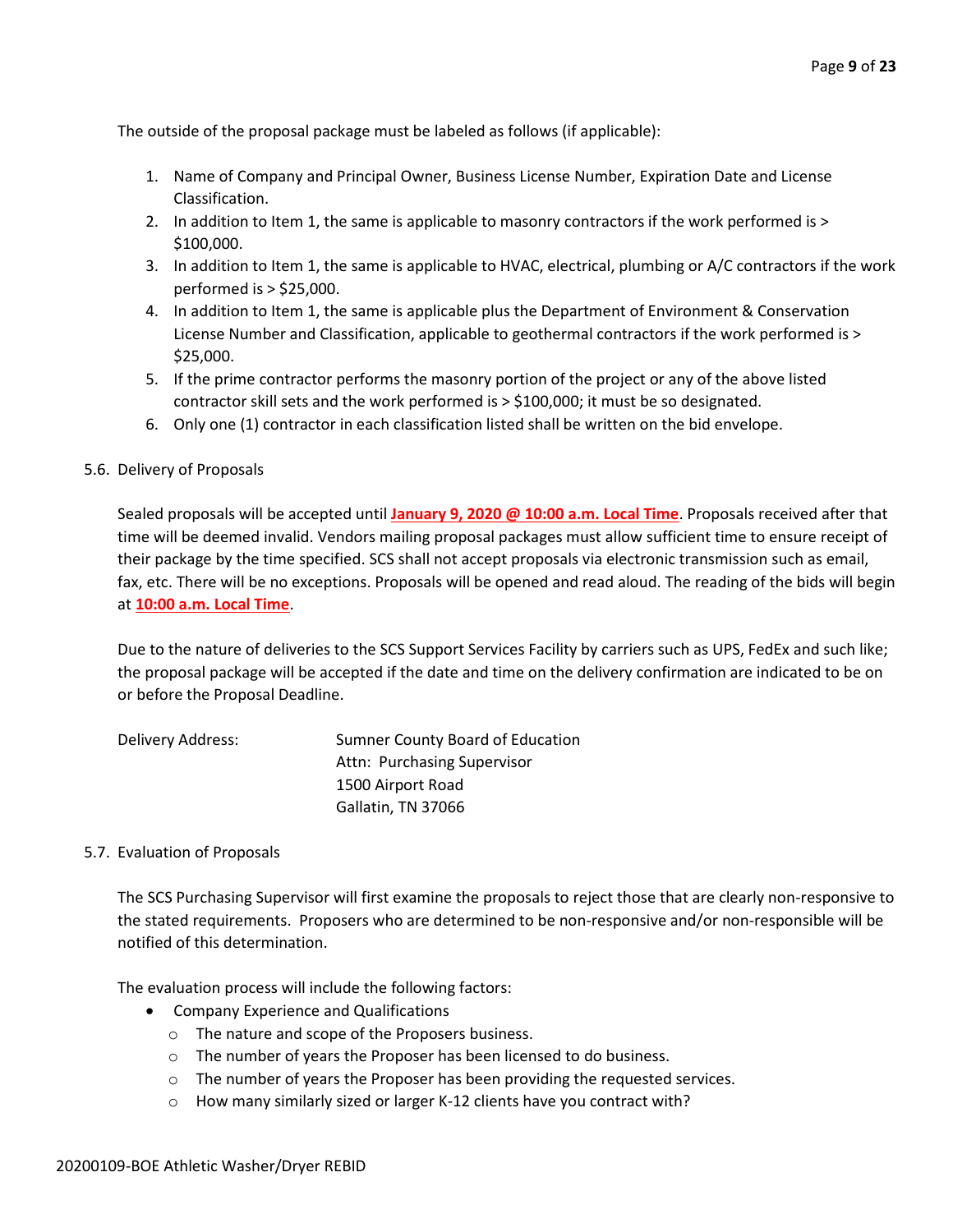- Compensation/Price Data
	- o Address all costs associated with performance of the contracted services.
- Past Performance and References
	- o Provided a minimum of three (3) client references for similar projects in size and scope successfully completed by Proposer within the last three (3) years. Attachment 6.3.
	- $\circ$  SCS may also consider other sources of pertinent past performance information, including the districts own experience with the Proposer.
- 5.8. Request for Clarification of Proposals

Requests for clarification of proposals shall be distributed by the Purchasing Supervisor in writing (or email).

#### 5.9. Protests

In the event that any interested party finds any part of the listed specifications, terms or conditions to be discrepant, incomplete or otherwise questionable in any respect; it shall be the responsibility of the concerned party to notify the SCS Purchasing Office of such matters immediately upon receipt of the RFP. All notifications must be sent to the Purchasing Supervisor via email at [purchasing@sumnerschools.org.](mailto:purchasing@sumnerschools.org)

Any actual or prospective Proposer who is aggrieved in connection with the RFP or award of a contract may protest to the Purchasing Supervisor and/or the Sumner County Board of Education at its regularly scheduled meeting.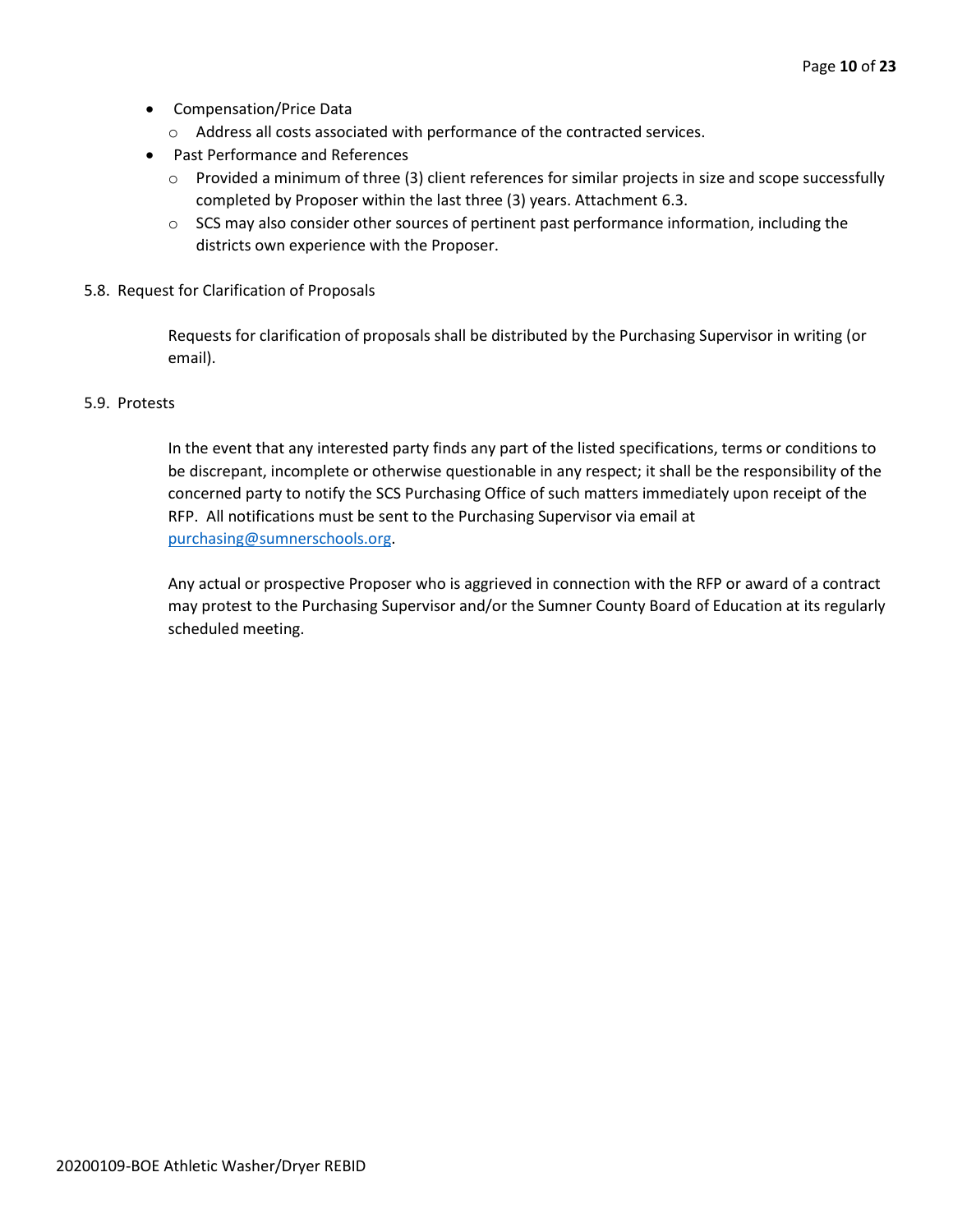#### **ATTACHMENT 6.1 - Contact Information**

| <b>Company Legal Name:</b>                 |          |
|--------------------------------------------|----------|
| <b>Company Official Address:</b>           |          |
|                                            |          |
| Company Web Site (URL):                    |          |
|                                            |          |
|                                            |          |
| Contact Person for project administration: |          |
|                                            |          |
|                                            |          |
|                                            |          |
|                                            | (office) |
|                                            |          |
|                                            | (mobile) |
|                                            |          |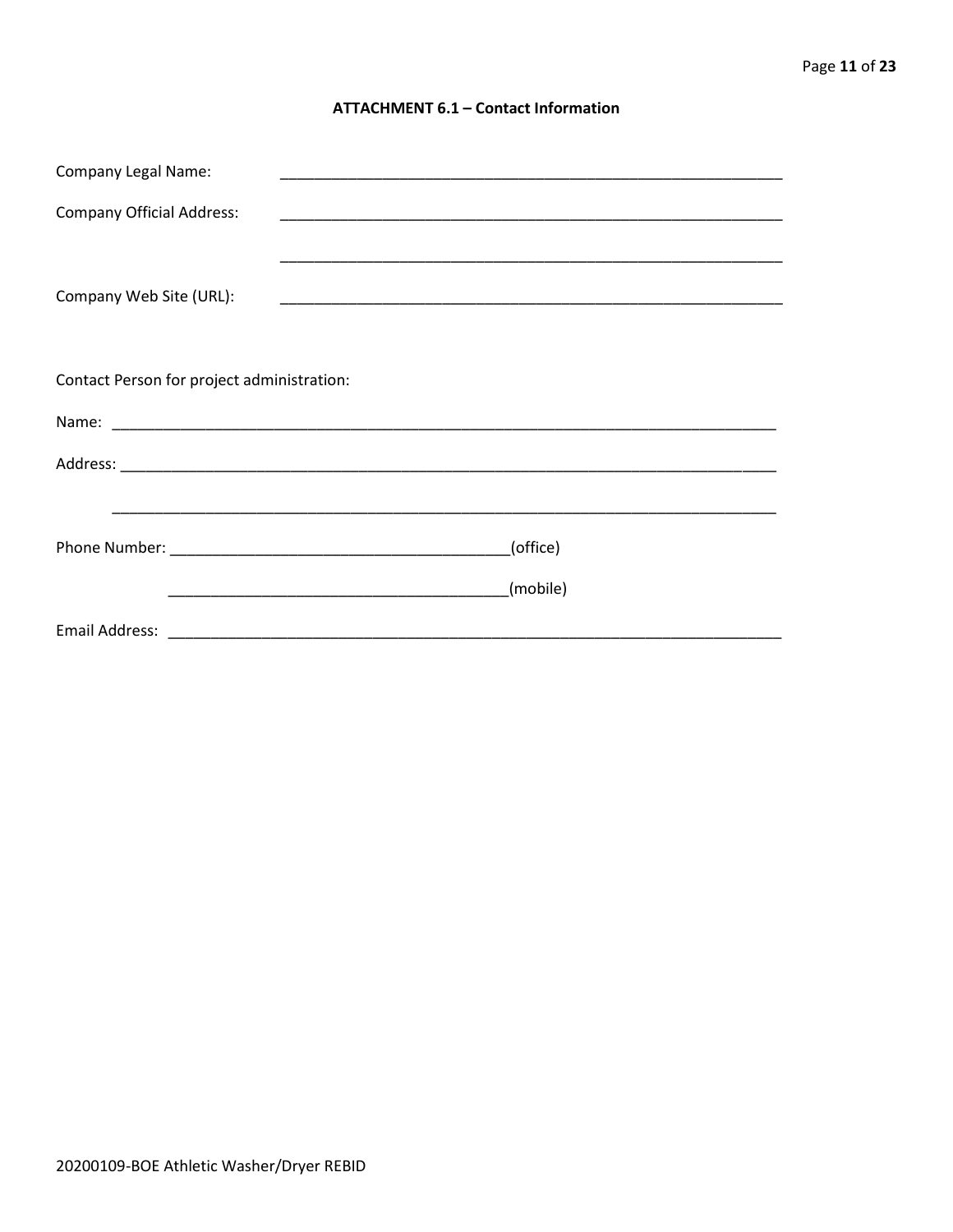#### **ATTACHMENT 6.2 – Bid Form/Certification 20200109-BOE Athletic Washer/Dryer REBID**

Date  $\Box$ 

#### **WASHER**

| <b>Size</b>            | Alternate<br><b>Size</b> | Qty            | <b>Unit Price</b> | <b>Extended Price</b> | <b>Brand</b> | <b>Model</b> |
|------------------------|--------------------------|----------------|-------------------|-----------------------|--------------|--------------|
| Ib.                    |                          | $\overline{2}$ |                   |                       |              |              |
| Mounting<br>Base       |                          | 2              |                   |                       |              |              |
| Install / Setup<br>Fee |                          | $\overline{2}$ |                   |                       |              |              |

#### **DRYER**

| <b>Size</b>            | <b>Alternate</b><br><b>Size</b> | Qty            | <b>Unit Price</b> | <b>Extended Price</b> | <b>Brand</b> | <b>Model</b> |
|------------------------|---------------------------------|----------------|-------------------|-----------------------|--------------|--------------|
| lb.                    |                                 |                |                   |                       |              |              |
| Electric               |                                 | $\overline{2}$ |                   |                       |              |              |
| Alternate-Gas          |                                 | $\overline{2}$ |                   |                       |              |              |
| Install / Setup<br>Fee |                                 | $\overline{2}$ |                   |                       |              |              |

*\*More of less of each item (washer and/or dryer) may be ordered at the Unit Price.*

**\_\_\_\_\_\_\_\_\_\_\_% Discount off the Manufacturer's Suggested Retail Price (MSRP) and/or Proposer's catalog price for the Proposer's product line offering of Athletic Washers and Dryers.**

Unit Prices good thru (date or number of days):

| (street) | (city, state, zip) |
|----------|--------------------|

By checking this box, Proposer agrees that SCS reserves the right to extend the terms, conditions, and prices of this contract to other Institutions (such as State, Local and/or Public Agencies) who express an interest in participating in any contract that results from this RFP. Each of the piggyback Institutions will issue their own purchasing documents for the goods/services. Proposer agrees that SCS shall bear no responsibility or liability for any agreements between Proposer and the other Institution(s) who desire to exercise this option.

20200109-BOE Athletic Washer/Dryer REBID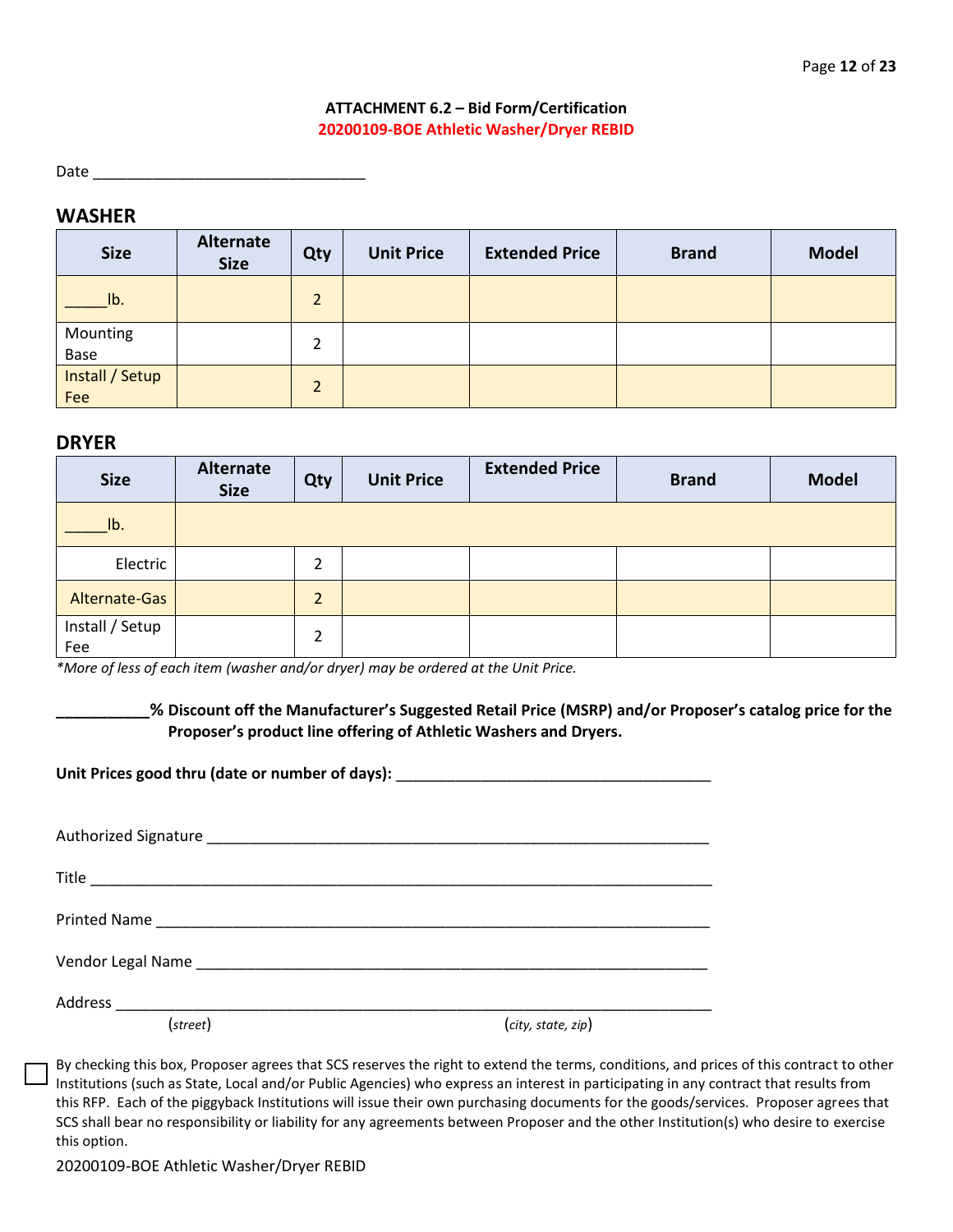#### **ATTACHMENT 6.3 - References**

| 1. |                                    |  |
|----|------------------------------------|--|
|    |                                    |  |
|    |                                    |  |
|    |                                    |  |
|    |                                    |  |
|    |                                    |  |
| 2. |                                    |  |
|    |                                    |  |
|    |                                    |  |
|    |                                    |  |
|    |                                    |  |
|    |                                    |  |
|    |                                    |  |
| 3. |                                    |  |
|    |                                    |  |
|    |                                    |  |
|    |                                    |  |
|    |                                    |  |
|    |                                    |  |
|    | 4. Project Name/Location: ________ |  |
|    |                                    |  |
|    |                                    |  |
|    |                                    |  |

\*Proposers may copy this page and submit additional references.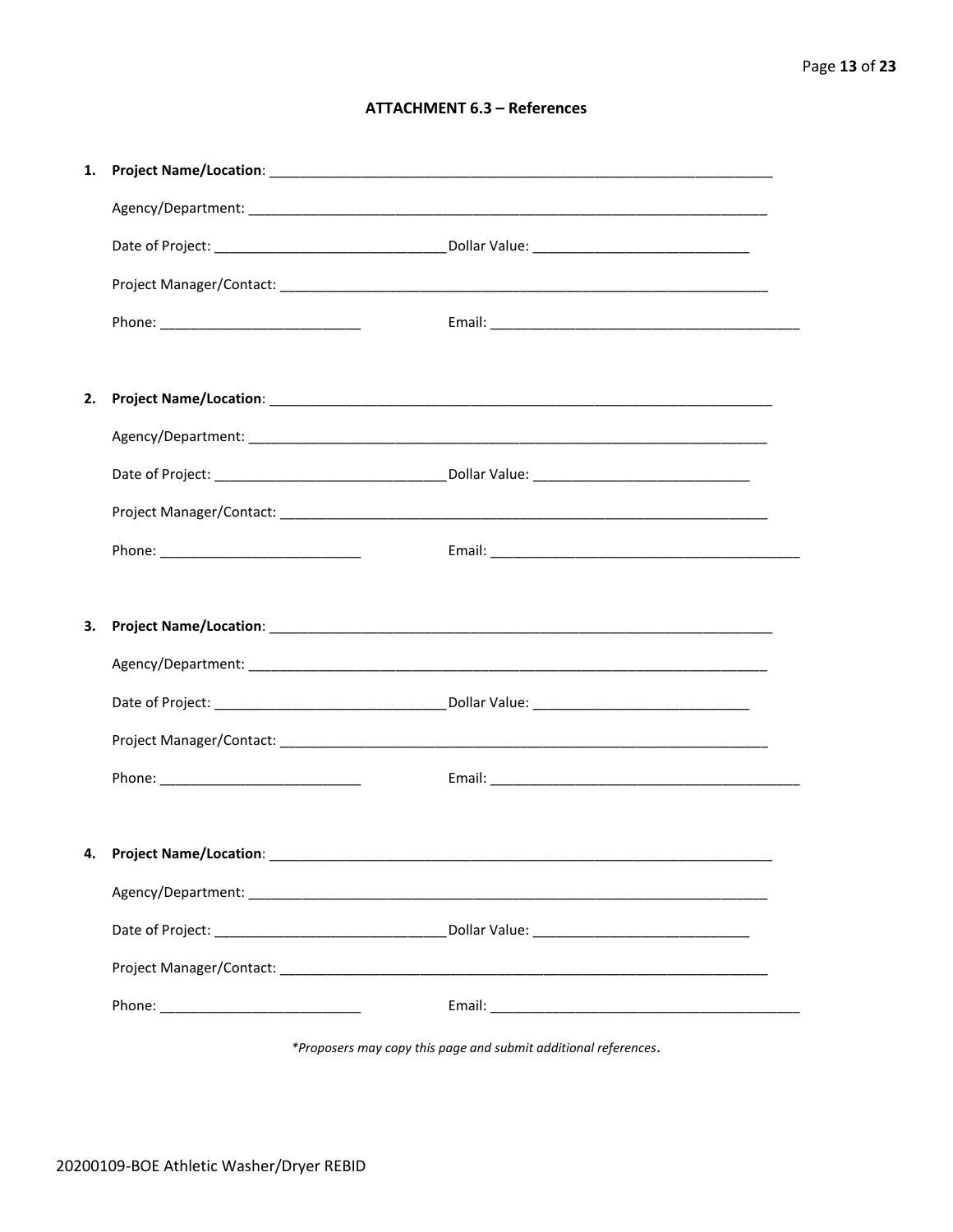#### **ATTACHMENT 6.4 – Certification Regarding Debarment or Suspension**

The prospective participant certifies, to the best of its knowledge and belief, that it and its principals:

- Are not presently debarred, suspended, proposed for debarment, declared ineligible or voluntarily excluded from participation in transactions under federal non-procurement programs by any federal department or agency;
- Have not, within the three-year period preceding the proposal, had one or more public transactions (federal, state or local) terminated for cause or default; and
- Are not presently indicated or otherwise criminally or civilly charged by a government entity (federal, state or local) and have not, within the three-year period preceding the bid, been convicted or had a civil judgement rendered against it:
	- $\circ$  For the commission of fraud or a criminal offense in connection with obtaining, attempting to obtain or performing a public transaction (federal, state or local) or a procurement contract under such a public transaction;
	- $\circ$  For the violation of federal or state antitrust statutes, including those proscribing price fixing between competitors, the allocation of customers between competitors, or bid rigging; or
	- $\circ$  For the commission of embezzlement, theft, forgery, bribery, falsification or destruction of records, making false statements, or receiving stolen property.

\_\_\_\_\_\_\_\_\_\_\_\_\_\_\_\_\_\_\_\_\_\_\_\_\_\_\_\_\_\_\_\_\_\_\_\_\_\_\_\_\_\_\_\_\_\_\_\_\_\_\_\_

I understand that a false statement on this certification may be grounds for the rejection of this proposal or the termination of the award. In addition, under 18 U.S.C. 1001, a false statement may result in a fine of up to \$10,000 or imprisonment for up to five years, or both.

Name of Participating Agency: \_\_\_\_\_\_\_\_\_\_\_\_\_\_\_\_\_\_\_\_\_\_\_\_\_\_\_\_\_\_\_\_\_\_\_\_\_\_\_\_\_\_\_\_\_\_\_\_\_\_\_\_\_\_\_\_\_\_\_\_

Name and Title of Authorized Representative: \_\_\_\_\_\_\_\_\_\_\_\_\_\_\_\_\_\_\_\_\_\_\_\_\_\_\_\_\_\_\_\_\_\_\_

Signature of Authorized Representative: \_\_\_\_\_\_\_\_\_\_\_\_\_\_\_\_\_\_\_\_\_\_\_\_\_\_\_\_\_\_\_\_\_\_\_\_\_\_\_\_\_\_\_\_\_\_\_\_\_\_\_\_

Date: \_\_\_\_\_\_\_\_\_\_\_\_\_\_\_\_\_\_\_\_\_\_\_\_\_\_\_\_

\_\_\_\_ I am unable to certify to the above statement. Attached is my explanation.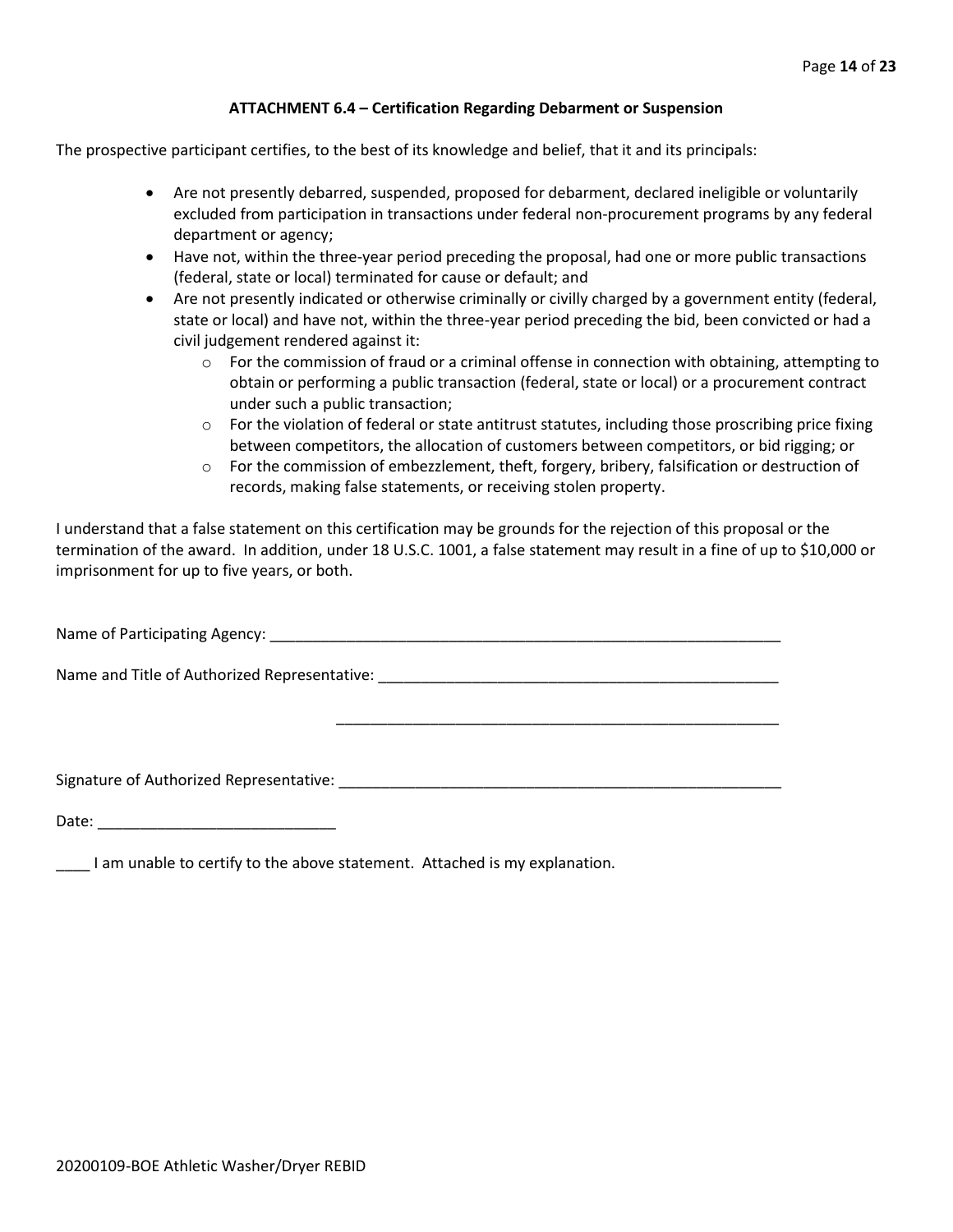#### **ATTACHMENT 6.5 – Condition of Submitting Proposal**

The undersigned Proposer has carefully examined all instructions, requirements, specifications, terms and conditions of the RFP and certifies:

- It is a reputable company regularly engaged in providing goods and/or services necessary to meet the requirements, specifications, terms and conditions of the RFP.
- All statements, information and representations prepared and submitted in response to the RFP are current, complete, true and accurate. Proposer acknowledges that the Sumner County Board of Education (SCS) will rely on such statements, information and representations in selecting the successful proposer(s).
- That the prices quoted shall be SCSs pricing for the products and/or service.
- It shall be bound by all statements, representations, warranties and guarantees made in its proposal.
- Proposer acknowledges that the contract may be canceled if any conflict of interest or appearance of a conflict of interest is discovered by SCS, in its sole discretion.
- All purchase orders must be duly authorized and executed by SCS and subject to the terms and conditions of the RFP.

| ADDRESS: |                                                     |
|----------|-----------------------------------------------------|
|          |                                                     |
|          |                                                     |
| PHONE:   | (office)<br><u> 1990 - Johann Barbara, martin a</u> |
|          |                                                     |
|          | (mobile)                                            |
| EMAIL:   |                                                     |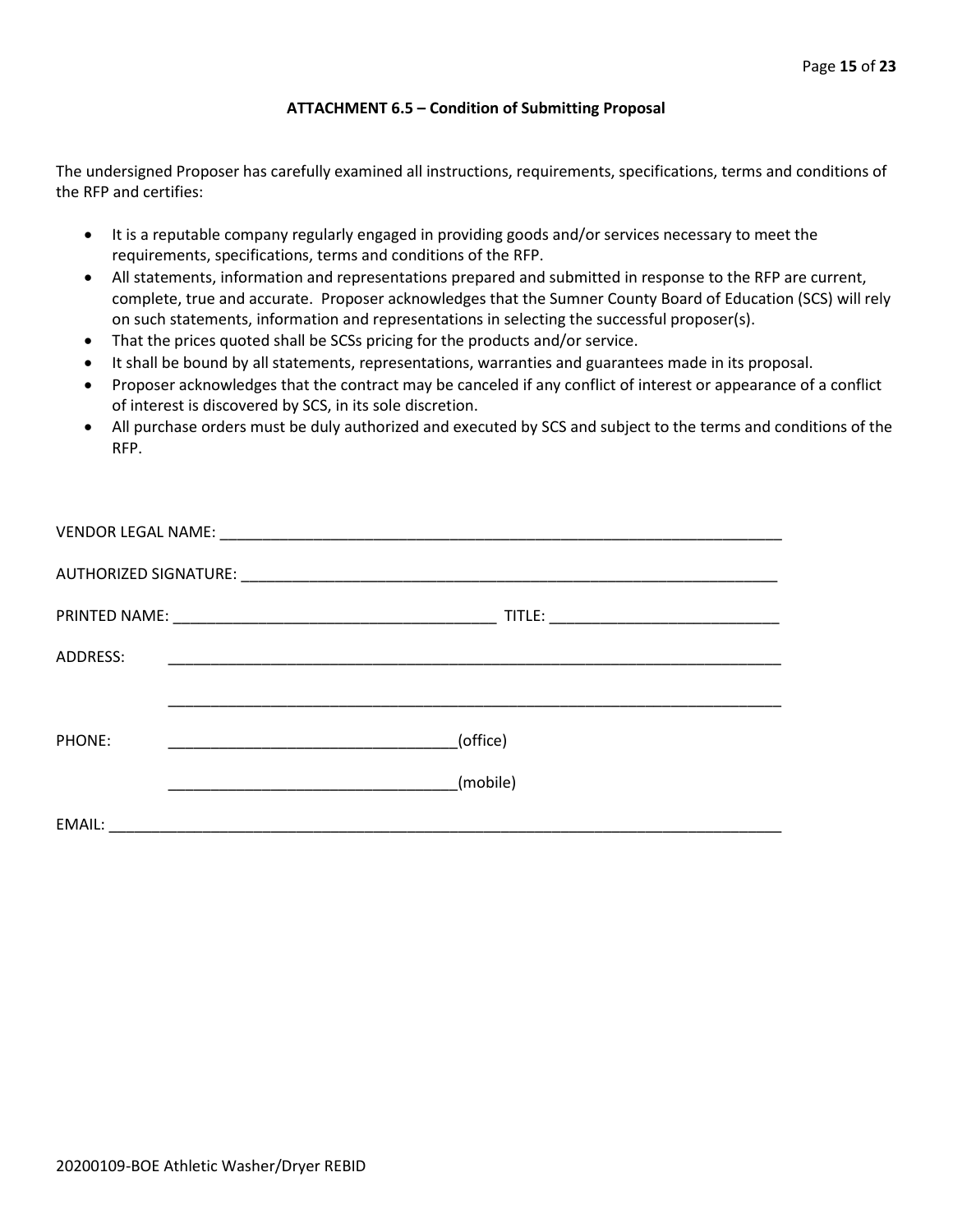#### **ATTACHMENT 6.6 – Statement of Non-Collusion**

The undersigned affirms that they are duly authorized to execute this contract, that this company, corporation, firm, partnership or individual has not prepared this proposal in collusion with any other respondent, and that the contents of this proposal as to prices, terms or conditions of said proposal have not been communicated by the undersigned nor by any employee or agent to any other person engaged in this type of business prior to the official opening of this proposal.

| Address: |                                                                                                                                                                                                                                |  |  |  |
|----------|--------------------------------------------------------------------------------------------------------------------------------------------------------------------------------------------------------------------------------|--|--|--|
|          | (office)                                                                                                                                                                                                                       |  |  |  |
|          | (mobile)                                                                                                                                                                                                                       |  |  |  |
|          |                                                                                                                                                                                                                                |  |  |  |
|          |                                                                                                                                                                                                                                |  |  |  |
|          | Respondent (Print Name & Title): North Contract Contract Contract Contract Contract Contract Contract Contract Contract Contract Contract Contract Contract Contract Contract Contract Contract Contract Contract Contract Con |  |  |  |
|          |                                                                                                                                                                                                                                |  |  |  |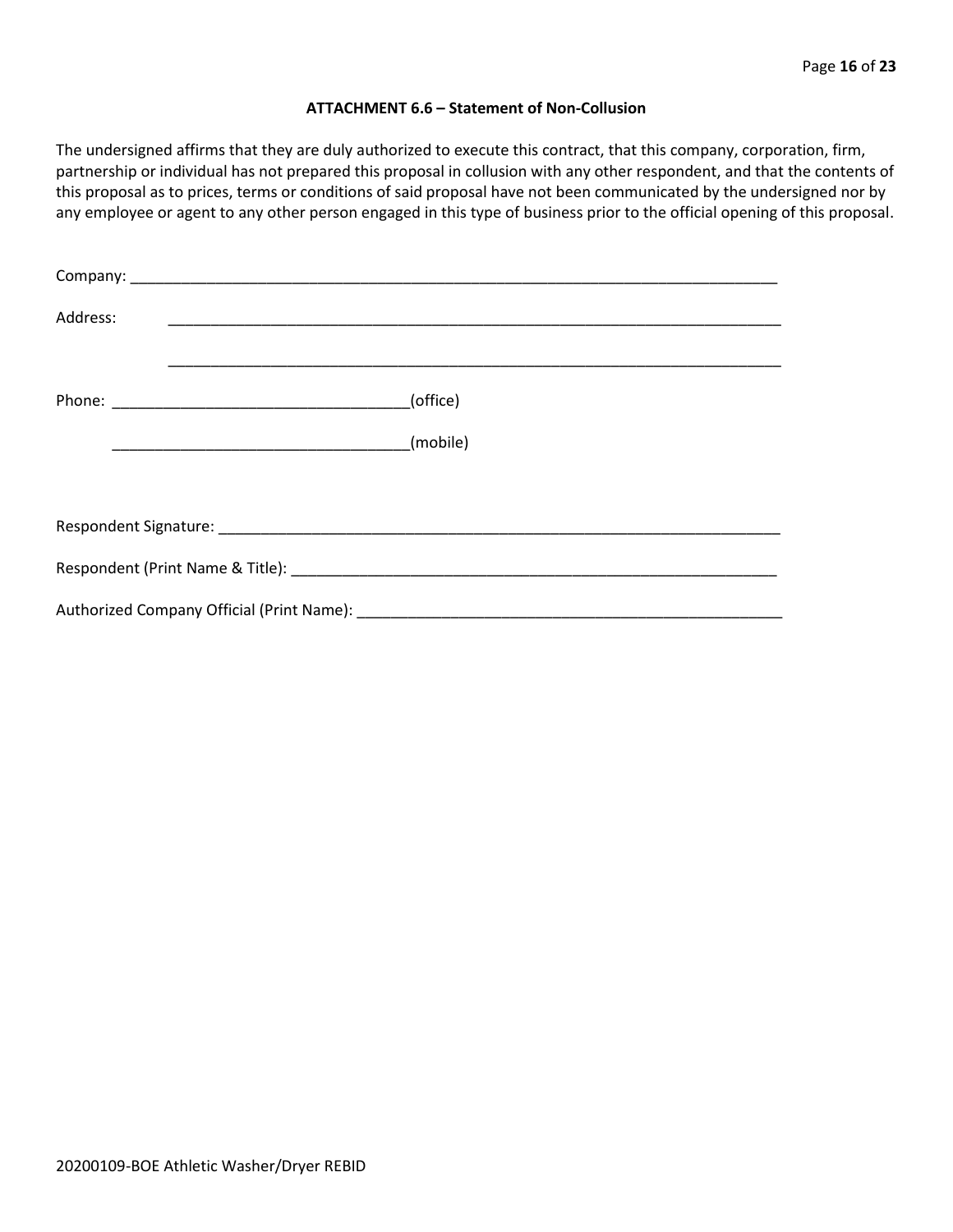#### **ATTACHMENT 6.7 – Attestation Re Personnel**

### **ATTESTATION RE PERSONNEL USED IN CONTRACT PERFORMANCE**

| CONTRACTOR LEGAL ENTITY NAME:                                          |  |
|------------------------------------------------------------------------|--|
| FEDERAL EMPLOYER IDENTIFICATION NUMBER:<br>(or Social Security Number) |  |

**The Contractor, identified above, does hereby attest, certify, warrant and assure that the Contractor shall not knowingly utilize the services of an illegal immigrant in the performance of this Contract and shall not knowingly utilize the services of any subcontractor who will utilize the services of an illegal immigrant in the performance of this Contract, T.C.A. § 12-3-309.**

SIGNATURE & DATE:

*NOTICE: This attestation MUST be signed by an individual empowered to contractually bind the Contractor.*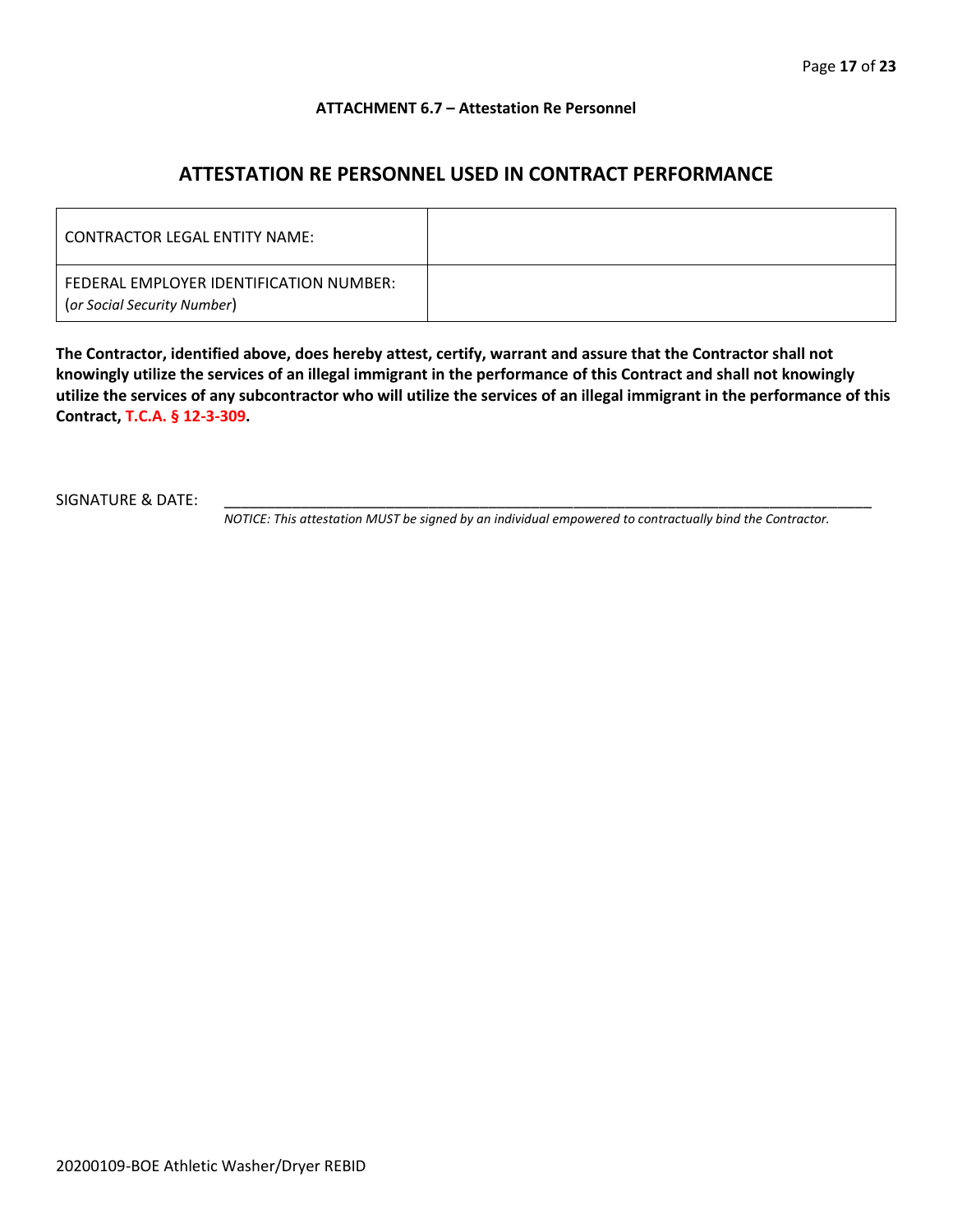#### **ATTACHMENT 6.8 – Drug Free Workplace Affidavit**

The Sumner County Board of Education is committed to maintaining a safe and productive work environment for its employees and to providing high quality service to its citizens. The goal of this policy is for Sumner County Board of Education employees and contractors to remain, or become and remain, drug-free. Abuse and dependency on alcohol and/or drugs can seriously affect the health of employees, contractors and citizens, jeopardize personal safety, impact the safety of others and impair job performance.

STATE OF

**COUNTY OF** \_\_\_\_\_\_\_\_\_\_\_\_\_\_\_\_\_\_\_\_\_\_\_\_\_\_\_\_\_\_\_\_\_

The undersigned, principal officer of

an employer of five (5) or more employees contracting with Sumner County Board of Education to provide goods or services, hereby states under oath as follows:

- 1. The undersigned is a principal officer of (hereinafter referred to as the "Company") and is duly authorized to execute this Affidavit on behalf of the Company.
- 2. The Company submits this Affidavit pursuant to T.C.A. § 50-9-113, which requires each employer with no less than five (5) employees receiving pay who contracts with the state and any local government to provide contracted services to submit an affidavit stating that such employer has a drug-free workplace program that complies with Title 50, Chapter 9 of the *Tennessee Code Annotated*.
- 3. The Company is in compliance with T.C.A. § 50-9-113 and all applicable Federal Laws, Rules and Regulations requiring a drug-free workplace program.

Further affiant saith not.

| Principal Officer: |  |
|--------------------|--|
| <b>STATE OF</b>    |  |

**COUNTY OF** \_\_\_\_\_\_\_\_\_\_\_\_\_\_\_\_\_\_\_\_\_\_\_\_\_\_\_\_\_\_\_\_\_\_

Before me personally appeared \_\_\_\_\_\_\_\_\_\_\_\_\_\_\_\_\_\_\_\_\_\_\_\_\_\_\_\_\_\_\_\_\_\_\_\_\_\_\_\_\_\_\_\_\_\_\_\_\_\_\_\_\_\_\_\_\_\_\_\_\_\_, with whom I am personally acquainted (or proved to me on the basis of satisfactory evidence) and who acknowledged that such person executed the foregoing affidavit for the purposes therein contained.

Witness my hand and seal at office this \_\_\_\_\_\_\_\_\_\_\_\_\_ day of \_\_\_\_\_\_\_\_\_\_\_\_\_\_\_\_\_\_\_\_\_, 20\_\_\_\_.

\_\_\_\_\_\_\_\_\_\_\_\_\_\_\_\_\_\_\_\_\_\_\_\_\_\_\_\_\_\_\_\_\_\_\_\_\_\_\_\_\_\_\_\_\_\_\_\_ Notary Public

My commission expires: \_\_\_\_\_\_\_\_\_\_\_\_\_\_\_\_\_\_\_\_\_\_\_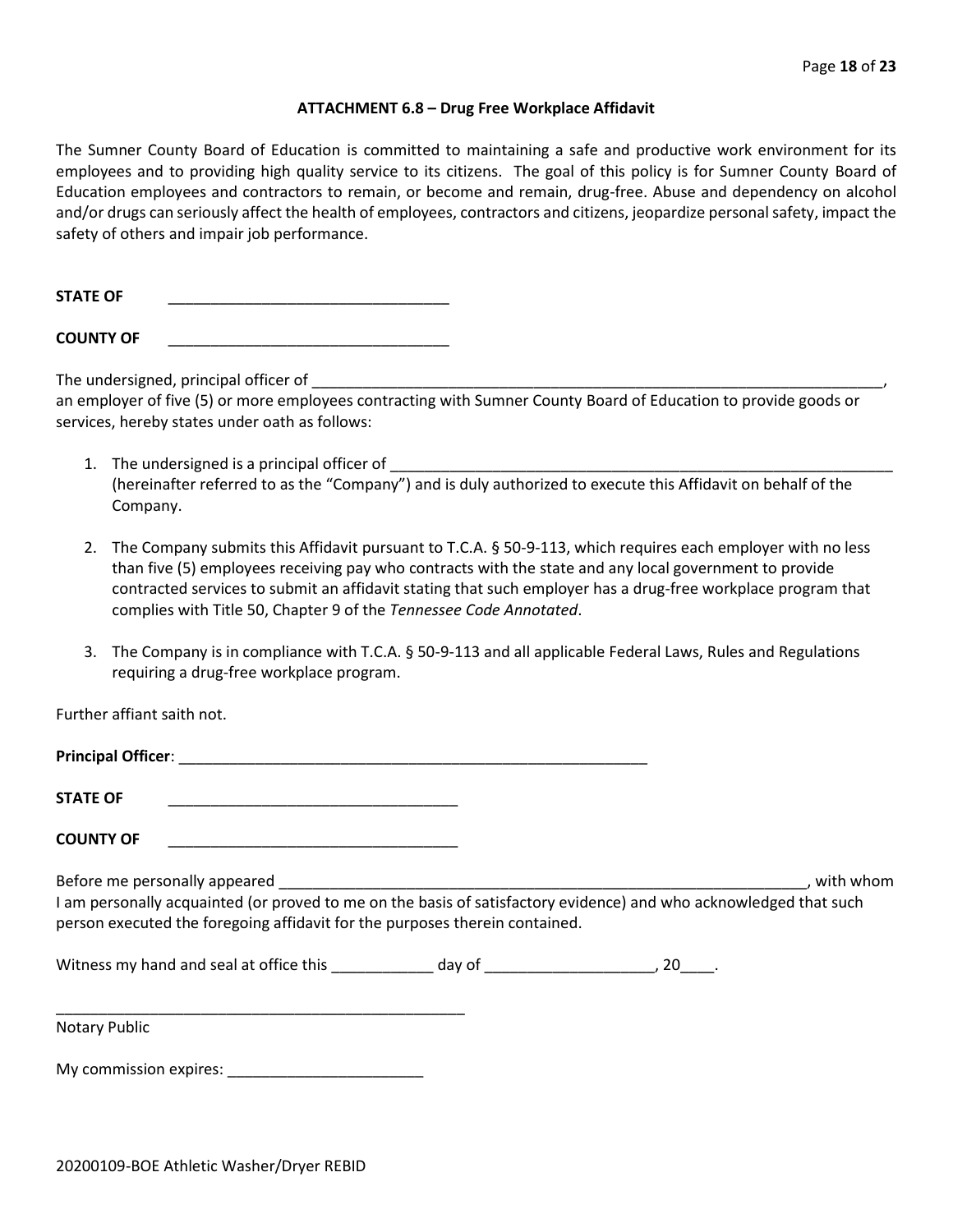#### **ATTACHMENT 6.9 – W9**

|                                                                                                                                                                                                                                                                                                                                                                                                                                                                                                                                                                                                                                                                                                                                                                                                                                                                                                                                                                                                                                                                                                                                                                                                                                                                                                                                                                | <b>Request for Taxpayer</b><br>(Rev. December 2014)<br><b>Identification Number and Certification</b><br>Department of the Treasury<br>Internal Revenue Service<br>1 Name (as shown on your income tax return). Name is required on this line; do not leave this line blank.<br>2 Business name/disregarded entity name, if different from above                                                                                                                                                                                                                                                                                                                                                                                                |                                                                                                                              |                                                                                                                                                                                                                                                                                                                                                                                                                                                                                                                                                                                                                                                                                                                                                                                                                                                                                                                                                                                                                                                                                                                                                     |                            |  |  |  |                                                                                                                                                                                                                              | Give Form to the<br>requester. Do not<br>send to the IRS. |  |  |  |  |  |
|----------------------------------------------------------------------------------------------------------------------------------------------------------------------------------------------------------------------------------------------------------------------------------------------------------------------------------------------------------------------------------------------------------------------------------------------------------------------------------------------------------------------------------------------------------------------------------------------------------------------------------------------------------------------------------------------------------------------------------------------------------------------------------------------------------------------------------------------------------------------------------------------------------------------------------------------------------------------------------------------------------------------------------------------------------------------------------------------------------------------------------------------------------------------------------------------------------------------------------------------------------------------------------------------------------------------------------------------------------------|-------------------------------------------------------------------------------------------------------------------------------------------------------------------------------------------------------------------------------------------------------------------------------------------------------------------------------------------------------------------------------------------------------------------------------------------------------------------------------------------------------------------------------------------------------------------------------------------------------------------------------------------------------------------------------------------------------------------------------------------------|------------------------------------------------------------------------------------------------------------------------------|-----------------------------------------------------------------------------------------------------------------------------------------------------------------------------------------------------------------------------------------------------------------------------------------------------------------------------------------------------------------------------------------------------------------------------------------------------------------------------------------------------------------------------------------------------------------------------------------------------------------------------------------------------------------------------------------------------------------------------------------------------------------------------------------------------------------------------------------------------------------------------------------------------------------------------------------------------------------------------------------------------------------------------------------------------------------------------------------------------------------------------------------------------|----------------------------|--|--|--|------------------------------------------------------------------------------------------------------------------------------------------------------------------------------------------------------------------------------|-----------------------------------------------------------|--|--|--|--|--|
| N<br>Specific Instructions on page<br>Print or type<br>See                                                                                                                                                                                                                                                                                                                                                                                                                                                                                                                                                                                                                                                                                                                                                                                                                                                                                                                                                                                                                                                                                                                                                                                                                                                                                                     | 3 Check appropriate box for federal tax classification; check only one of the following seven boxes:<br>C Corporation<br>S Corporation Partnership<br>Trust/estate<br>Individual/sole proprietor or<br>single-member LLC<br>Limited liability company. Enter the tax classification (C=C corporation, S=S corporation, P=partnership) ▶<br>Note. For a single-member LLC that is disregarded, do not check LLC; check the appropriate box in the line above for<br>the tax classification of the single-member owner.<br>code (if any)<br>Other (see instructions) ▶<br>5 Address (number, street, and apt. or suite no.)<br>Requester's name and address (optional)<br>6 City, state, and ZIP code<br>7 List account number(s) here (optional) |                                                                                                                              |                                                                                                                                                                                                                                                                                                                                                                                                                                                                                                                                                                                                                                                                                                                                                                                                                                                                                                                                                                                                                                                                                                                                                     |                            |  |  |  | 4 Exemptions (codes apply only to<br>certain entities, not individuals; see<br>instructions on page 3):<br>Exempt payee code (if any)<br>Exemption from FATCA reporting<br>(Applies to accounts maintained outside the U.S.) |                                                           |  |  |  |  |  |
|                                                                                                                                                                                                                                                                                                                                                                                                                                                                                                                                                                                                                                                                                                                                                                                                                                                                                                                                                                                                                                                                                                                                                                                                                                                                                                                                                                |                                                                                                                                                                                                                                                                                                                                                                                                                                                                                                                                                                                                                                                                                                                                                 |                                                                                                                              |                                                                                                                                                                                                                                                                                                                                                                                                                                                                                                                                                                                                                                                                                                                                                                                                                                                                                                                                                                                                                                                                                                                                                     |                            |  |  |  |                                                                                                                                                                                                                              |                                                           |  |  |  |  |  |
| Part I<br><b>Taxpayer Identification Number (TIN)</b><br>Social security number<br>Enter your TIN in the appropriate box. The TIN provided must match the name given on line 1 to avoid<br>backup withholding. For individuals, this is generally your social security number (SSN). However, for a<br>resident alien, sole proprietor, or disregarded entity, see the Part I instructions on page 3. For other<br>-<br>entities, it is your employer identification number (EIN). If you do not have a number, see How to get a<br>TIN on page 3.<br>or<br><b>Employer identification number</b><br>Note. If the account is in more than one name, see the instructions for line 1 and the chart on page 4 for<br>guidelines on whose number to enter.<br>-                                                                                                                                                                                                                                                                                                                                                                                                                                                                                                                                                                                                   |                                                                                                                                                                                                                                                                                                                                                                                                                                                                                                                                                                                                                                                                                                                                                 |                                                                                                                              |                                                                                                                                                                                                                                                                                                                                                                                                                                                                                                                                                                                                                                                                                                                                                                                                                                                                                                                                                                                                                                                                                                                                                     |                            |  |  |  |                                                                                                                                                                                                                              |                                                           |  |  |  |  |  |
|                                                                                                                                                                                                                                                                                                                                                                                                                                                                                                                                                                                                                                                                                                                                                                                                                                                                                                                                                                                                                                                                                                                                                                                                                                                                                                                                                                | <b>Certification</b>                                                                                                                                                                                                                                                                                                                                                                                                                                                                                                                                                                                                                                                                                                                            |                                                                                                                              |                                                                                                                                                                                                                                                                                                                                                                                                                                                                                                                                                                                                                                                                                                                                                                                                                                                                                                                                                                                                                                                                                                                                                     |                            |  |  |  |                                                                                                                                                                                                                              |                                                           |  |  |  |  |  |
| Part II                                                                                                                                                                                                                                                                                                                                                                                                                                                                                                                                                                                                                                                                                                                                                                                                                                                                                                                                                                                                                                                                                                                                                                                                                                                                                                                                                        | Under penalties of perjury, I certify that:                                                                                                                                                                                                                                                                                                                                                                                                                                                                                                                                                                                                                                                                                                     |                                                                                                                              |                                                                                                                                                                                                                                                                                                                                                                                                                                                                                                                                                                                                                                                                                                                                                                                                                                                                                                                                                                                                                                                                                                                                                     |                            |  |  |  |                                                                                                                                                                                                                              |                                                           |  |  |  |  |  |
| 1. The number shown on this form is my correct taxpayer identification number (or I am waiting for a number to be issued to me); and<br>2. I am not subject to backup withholding because: (a) I am exempt from backup withholding, or (b) I have not been notified by the Internal Revenue<br>Service (IRS) that I am subject to backup withholding as a result of a failure to report all interest or dividends, or (c) the IRS has notified me that I am<br>no longer subject to backup withholding; and<br>3. I am a U.S. citizen or other U.S. person (defined below); and<br>4. The FATCA code(s) entered on this form (if any) indicating that I am exempt from FATCA reporting is correct.<br>Certification instructions. You must cross out item 2 above if you have been notified by the IRS that you are currently subject to backup withholding<br>because you have failed to report all interest and dividends on your tax return. For real estate transactions, item 2 does not apply. For mortgage<br>interest paid, acquisition or abandonment of secured property, cancellation of debt, contributions to an individual retirement arrangement (IRA), and<br>generally, payments other than interest and dividends, you are not required to sign the certification, but you must provide your correct TIN. See the<br>instructions on page 3. |                                                                                                                                                                                                                                                                                                                                                                                                                                                                                                                                                                                                                                                                                                                                                 |                                                                                                                              |                                                                                                                                                                                                                                                                                                                                                                                                                                                                                                                                                                                                                                                                                                                                                                                                                                                                                                                                                                                                                                                                                                                                                     |                            |  |  |  |                                                                                                                                                                                                                              |                                                           |  |  |  |  |  |
| Sign                                                                                                                                                                                                                                                                                                                                                                                                                                                                                                                                                                                                                                                                                                                                                                                                                                                                                                                                                                                                                                                                                                                                                                                                                                                                                                                                                           | Signature of                                                                                                                                                                                                                                                                                                                                                                                                                                                                                                                                                                                                                                                                                                                                    |                                                                                                                              |                                                                                                                                                                                                                                                                                                                                                                                                                                                                                                                                                                                                                                                                                                                                                                                                                                                                                                                                                                                                                                                                                                                                                     |                            |  |  |  |                                                                                                                                                                                                                              |                                                           |  |  |  |  |  |
| Here                                                                                                                                                                                                                                                                                                                                                                                                                                                                                                                                                                                                                                                                                                                                                                                                                                                                                                                                                                                                                                                                                                                                                                                                                                                                                                                                                           | U.S. person ▶                                                                                                                                                                                                                                                                                                                                                                                                                                                                                                                                                                                                                                                                                                                                   |                                                                                                                              | · Form 1098 (home mortgage interest), 1098-E (student loan interest), 1098-T                                                                                                                                                                                                                                                                                                                                                                                                                                                                                                                                                                                                                                                                                                                                                                                                                                                                                                                                                                                                                                                                        | Date $\blacktriangleright$ |  |  |  |                                                                                                                                                                                                                              |                                                           |  |  |  |  |  |
| <b>General Instructions</b><br>Section references are to the Internal Revenue Code unless otherwise noted.<br>Future developments. Information about developments affecting Form W-9 (such<br>as legislation enacted after we release it) is at www.irs.gov/fw9.<br><b>Purpose of Form</b><br>An individual or entity (Form W-9 requester) who is required to file an information<br>return with the IRS must obtain your correct taxpayer identification number (TIN)<br>which may be your social security number (SSN), individual taxpayer identification<br>number (ITIN), adoption taxpayer identification number (ATIN), or employer<br>identification number (EIN), to report on an information return the amount paid to<br>you, or other amount reportable on an information return. Examples of information<br>returns include, but are not limited to, the following:<br>· Form 1099-INT (interest earned or paid)<br>. Form 1099-DIV (dividends, including those from stocks or mutual funds)<br>* Form 1099-MISC (various types of income, prizes, awards, or gross proceeds)<br>. Form 1099-B (stock or mutual fund sales and certain other transactions by<br>brokers)                                                                                                                                                                          |                                                                                                                                                                                                                                                                                                                                                                                                                                                                                                                                                                                                                                                                                                                                                 |                                                                                                                              | (tuition)<br>· Form 1099-C (canceled debt)<br>. Form 1099-A (acquisition or abandonment of secured property)<br>Use Form W-9 only if you are a U.S. person (including a resident alien), to<br>provide your correct TIN.<br>If you do not return Form W-9 to the requester with a TIN, you might be subject<br>to backup withholding. See What is backup withholding? on page 2.<br>By signing the filled-out form, you:<br>1. Certify that the TIN you are giving is correct (or you are waiting for a number<br>to be issued).<br>2. Certify that you are not subject to backup withholding, or<br>3. Claim exemption from backup withholding if you are a U.S. exempt payee. If<br>applicable, you are also certifying that as a U.S. person, your allocable share of<br>any partnership income from a U.S. trade or business is not subject to the<br>withholding tax on foreign partners' share of effectively connected income, and<br>4. Certify that FATCA code(s) entered on this form (if any) indicating that you are<br>exempt from the FATCA reporting, is correct. See What is FATCA reporting? on<br>page 2 for further information. |                            |  |  |  |                                                                                                                                                                                                                              |                                                           |  |  |  |  |  |
|                                                                                                                                                                                                                                                                                                                                                                                                                                                                                                                                                                                                                                                                                                                                                                                                                                                                                                                                                                                                                                                                                                                                                                                                                                                                                                                                                                |                                                                                                                                                                                                                                                                                                                                                                                                                                                                                                                                                                                                                                                                                                                                                 | · Form 1099-S (proceeds from real estate transactions)<br>. Form 1099-K (merchant card and third party network transactions) |                                                                                                                                                                                                                                                                                                                                                                                                                                                                                                                                                                                                                                                                                                                                                                                                                                                                                                                                                                                                                                                                                                                                                     |                            |  |  |  |                                                                                                                                                                                                                              |                                                           |  |  |  |  |  |

Cat. No. 10231X

Form W-9 (Rev. 12-2014)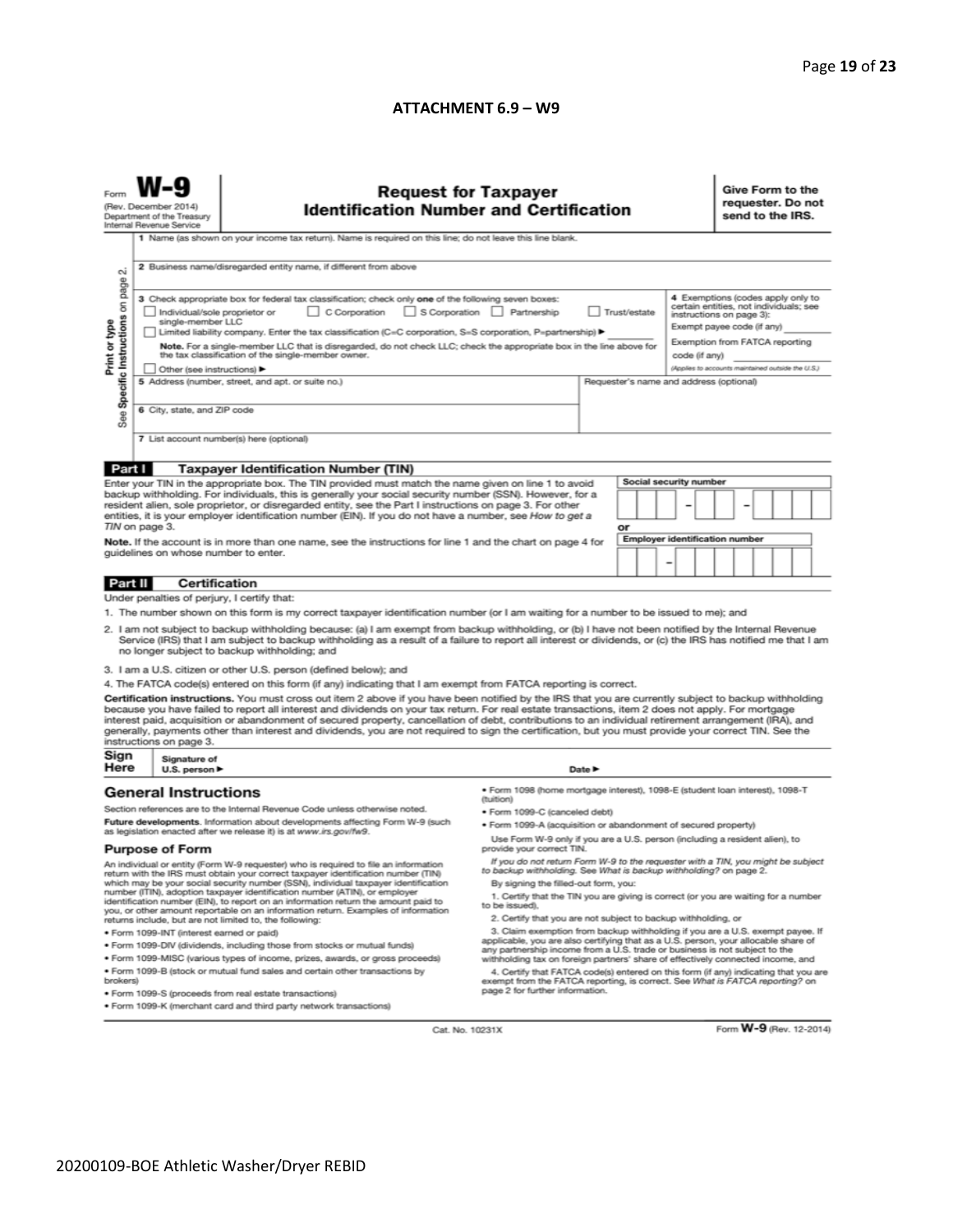#### **ATTACHMENT 6.10 – Standard Terms & Conditions SUMNER COUNTY BOARD OF EDUCATION (SCS)**

#### **1. PREPARATION AND SUBMISSION OF BID.**

- **a.** Failure to examine any drawings**,** specifications, or instructions will be at the proposer's risk. Any deviation from the stated terms, conditions and specifications must be coordinated with and approved in writing by the SCS Purchasing Supervisor.
- **b.** RFP SUBMITTAL / SIGNATURE: Proposal shall give the full name and business address of the bidder. If the proposer is a corporation, the name shall be stated as it is in the corporate charter. Proposals must be signed in ink by the proposer's authorized agent. Unsigned proposals will be rejected. Proposals are to be sealed and the outside of the envelope is to reference the RFP number. The person signing the proposal must show their title, and if requested by the institution, must furnish satisfactory proof of his or her authority to bind his or her company in contract. Proposer understands that by submitting a proposal with an authorized signature, it shall constitute an offer to SCS. Proposals must be typewritten or in ink; otherwise they may not be considered. Purchase orders will be issued to the firm name appearing on the W9. Electronic submissions via email, fax, etc. shall not be accepted.
- **c.** SCS is not responsible for any costs incurred by any vendor pursuant to the RFP. The vendor shall be responsible for all costs incurred in connection with the preparation and submission of its proposal.
- **d.** All proposers must be in compliance with T.C.A. § 62-6-119 at the time of proposal submission and provide evidence of compliance with the applicable provisions of the chapter before such proposal may be considered.
- **e.** Proposals are to be received in the location designated in the RFP no later than the specified date and time. Late submissions will NOT be opened or considered.
- **f.** No erasures permitted. Errors may be crossed out and corrections printed in ink or typewritten adjacent to error and must be initialed in ink by person signing the proposal.
- **g.** Specifications: Reference to available specifications shall be sufficient to make the terms of the specifications binding on the proposer. The use of the name of a manufacturer, or any special brand or make in describing an item does not restrict the proposer to that manufacturer or specific article, unless specifically stated. Comparable products of other manufacturers will be considered if proof of compatibility is contained in the proposal. Proposers are required to notify SCSs Purchasing Supervisor whenever specifications/procedures are not perceived to be fair and open. The articles on which the proposal is submitted must be equal or superior to that specified. Informative and Descriptive Literature: The proposer must show brand or trade names of the articles proposed, when applicable. It shall be the responsibility of the proposer, including proposer's whose product is referenced, to furnish with the proposer such specifications, catalog pages, brochures or other data as will provide an adequate basis for determining the quality and functional capabilities of the product offered. Failure to provide this data may be considered valid justification for rejection of proposer.
- **h.** Samples: Samples of items when called for, must be furnished free of expense, and if not destroyed will, upon proposer's request within ten (10) days of RFP opening, be returned at the proposer's expense. Each sample must be labeled with the proposer's name, manufacturer's brand name and number, RFP number and item reference.
- **i.** Time of Performance: The number of calendar days in which delivery is to be made after receipt of order shall be stated in the RFP and may be a factor in making an award, price notwithstanding. If no delivery time is stated in the bid, bidder agrees that delivery is to be made within two weeks (10 business days) of order.
- **j.** Transportation and delivery charges should be included in the price and be fully prepaid by the vendor to the destination specified in the RFP. Proposal prices shall include delivery of all items F.O.B. destination.
- **k.** New materials and supplies must be delivered unless otherwise specifically stated in the RFP.
- **l.** Alternate/multiple bids will not be considered unless specifically called for in the RFP.
- **m.** Only proposals submitted on RFP forms furnished by SCS will be considered.
- By signing this RFP where indicated, the proposer agrees to strictly abide by all local, state and federal statutes and regulations. The proposer further certifies that this proposer is made without collusion or fraud.
- **o.** Error in Proposal. In case of error in the extension of prices in the proposal, the unit price will govern. Late submissions will NOT be opened or considered. Proposers are cautioned to verify their proposals before submission, as amendments received after the ITB deadline will not be considered. No proposals shall be altered, amended or withdrawn after opening. After proposal opening, a proposer may withdraw a proposal only when there is obvious clerical error such as a misplaced decimal point, or when enforcement of the proposal would impose unconscionable hardship due to an error in the proposal resulting in a quotation substantially below the other proposals received. Proposal withdrawals will be considered only upon written request of the proposer.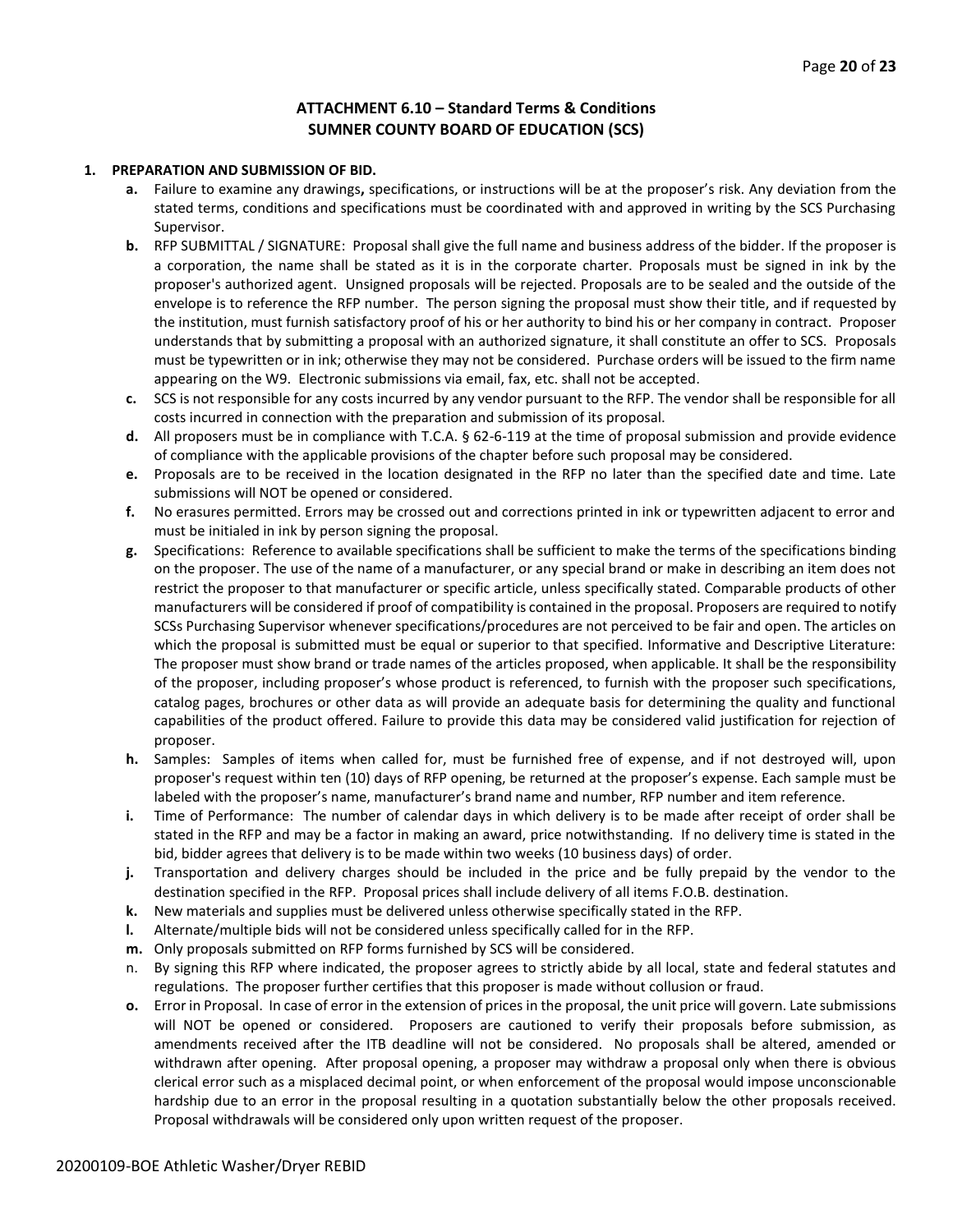- **2. OPEN RECORDS.** In order to comply with the provisions of the Tennessee Open Records Act, all proposals will be publicly opened and are subject to public inspection after the award upon written request. Proposers may be present at ITB opening. Summary information will be posted the SCS website, www.sumnerschools.org under the Invitation to Bid link.
- **3. ACCEPTANCE AND AWARD.** SCS reserves the right to reject any and all proposals and to waive any informality in proposals and, unless otherwise specified by the proposer to accept any item in the proposal. Action to reject all proposals shall be taken for unreasonably high prices, errors in the proposal documents, cessation of need, unavailability of funds, or any other reason approved by SCS.
	- a. Contracts and purchases will be made with the lowest, responsive, responsible, qualified proposer. The quality of the articles to be supplied, their conformity with the specifications, their suitability to the requirements of the Institution, cash discount offered, and the delivery terms will be taken into consideration.
	- b. Any deviation from these stated terms, specifications and conditions must be coordinated with and approved in writing by the Purchasing Supervisor.
	- c. Prices quoted on the response (if any) are to be considered firm and binding until the said equipment, supplies or services are in the possession of SCS.
	- d. SCS reserves the right to order more or less than the quantity listed in the proposal.
	- e. If a proposer fails to state a time within which a proposal must be accepted, it is understood and agreed that SCS shall have ninety (90) days to accept.
	- f. No purchase or contract is authorized or valid until the issuance of a SCS purchase order in accordance with SCS policy. No SCS employee is authorized to purchase equipment, supplies or services prior to the issuance of such a purchase order.
	- g. The contract may not be assigned without written SCS consent.
	- h. If the appropriate space is marked on the ITB, other Institutions (such as State, Local and/or Public Agencies) may purchase off the contract during the same period as SCS.
	- i. The awarded proposer will be required to post a performance and payment bond in the amount of 25% of the contract price if it exceeds \$100,000 as stated by T.C.A. §12-4-201.
	- j. If the project cost is in excess of \$25,000 a performance bond must be secured by the requesting part in an amount equal to the market improvement value.
- **4. PAYMENT**. Payment terms must be specified in the proposal, including any discounts for early payment. Partial payments will not be approved unless justification for such payment can be shown. Terms will be NET 30 days. Payment will not be made until the conditions and specifications of the RFP are inspected and approved as conforming by persons appointed by SCS.
- **5. DEFAULT OF SELECTED VENDOR.** In case of vendor default, SCS may procure the articles or services from other sources and hold the defaulting vendor responsible for any resulting cost. If the awarded vendor violates any terms of their response, the contract, SCS policy or any law, they may be disqualified from proposing for a period of two years for minor violations or longer for major violations. Proposals from disqualified proposers will not be accepted during the period of disqualification.
- **6. INSPECTION OF PURCHASES.** Articles received which are not equivalent will not be accepted and will be picked up by the vendor or returned to vendor, shipping charges collect. SCS shall have a reasonable period in which to inspect and accept or reject materials without liability. If necessity requires SCS to use nonconforming materials, an appropriate reduction in payment may be made.
- **7. TAXES.** SCS is tax exempt; do not include taxes in quotation. Vendors making improvements or additions to or performing repair work on real property for SCS are liable for any applicable sales or use tax on tangible personal property used in connection with the contract or furnished to vendors by the state for use under the contract.
- **8. NONDISCRIMINATION.** SCS is an equal opportunity employer. SCS and bidder agree to comply with Titles VI and VII of the Civil Rights Act of 1964, Title IX of the Education Amendments of 1972, Section 504 of the Rehabilitation Act of 1973, Executive Order 11,246, the Americans with Disabilities Act of 1990 and the related regulations to each. Each party assures that it will not discriminate against any individual including, but not limited to employees or applicants for employment and/or students, because of race, religion, creed, color, sex, age, disability, veteran status or national origin. In the event that any claims should arise with regards to violations of any such local, state or federal law, statues, rule or regulations, the vendor will indemnify and hold SCS harmless for any damages, including court costs or attorney fees, which might be incurred.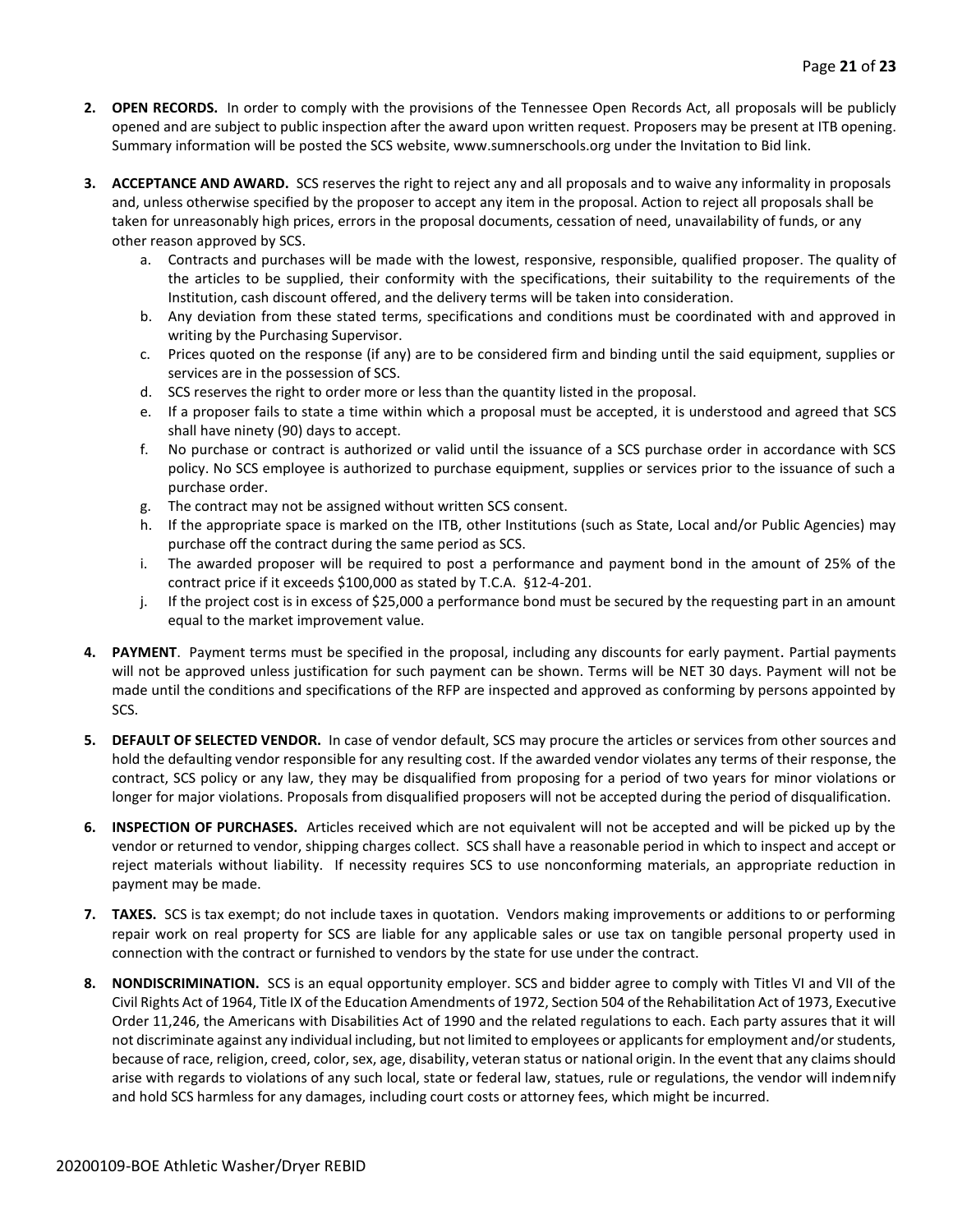- **9. PROHIBITIONS/NO VENDOR CONTRACT FORM.** Acceptance of gifts from vendors is prohibited. T.C.A. §12-4-106. The contract documents for purchase under this RFP shall consist of the successful proposer's bid and SCSs purchase order. **The proposer may request exceptions to terms and conditions and/or request SCS to accept other terms and conditions by means of subsequent documents such as invoices, warranty agreements, license agreements, etc. All subsequent document shall be open to revision for impermissible language. SCS reserves the right to render the proposal unresponsive and subject the proposal to rejection if successful terms cannot be negotiated.**
- **10. PROHIBITION ON HIRING ILLEGAL IMMIGRANTS.** Tennessee Public Chapter No. 878 of 2006, T.C.A. §12-3-309, requires that Contractor attest in writing that Contractor will not knowingly utilize the services of illegal immigrants in the performance of this Contract and will not knowingly utilize the services of any subcontractor, if permitted under this Contract, who will utilize the services of illegal immigrants in the performance of this Contract. The attestation shall be made on the form, Attestation re Personnel Used in Contract Performance ("the Attestation"), which is attached and hereby incorporated by this reference.
- **11. SALES AND USE TAX.** Before the Purchase Order/Contract resulting from this RFP/RFQ is signed, the apparent successful proposer must be registered with the Department of Revenue for the collection of Tennessee sales and use tax as required by T.C.A. §12-3-306.
- **12. ASSIGNMENT.** Neither the vendor nor SCS may assign this agreement without prior written consent of the other party.
- **13. LIABILITIES.** The vendor shall indemnify SCS against liability for any suits, actions or claims of any character arising from or relating to the performance under this agreement by the vendor or its subcontractors. SCS has no obligation for the payment of any judgement or the settlement of any claim made against the vendor or its subcontractors as a result of obligations under this contract.
- **14. APPLICABLE LAW.** Any contract shall be interpreted under the laws and statutes of the State of Tennessee. SCS does not enter into contracts which provide for mediation or arbitration. Any action arising from any contract made from this RFP shall be brought in the state courts in Sumner County, TN or in the United States Federal District Court for the Middle District of Tennessee.

Additionally, it is a violation of state statutes to purchase materials, supplies, services or any other item from a vendor that is a commissioner, official, employee or board member that has any financial or beneficial interest in such transaction, T.C.A. §12-4-101.

- **15. FUNDS**. The Proposer understands and accepts the non-appropriation of funds provision of SCS.
- **16. DATA PRIVACY AND SECURITY**. Personal Information (PI) includes but is not limited to that information protected by HIPAA, the HITECH Act, FERPA, or Gramm-Leach-Bliley) or such information which would allow a third party to gain access to the personal, medical or financial records of any of any party. Vendor represents and warrants that its collection, access, use, storage, disposal and disclosure of PI complies with all applicable federal and state privacy and data protection laws. Vendor represents and warrants that Vendor will maintain compliance with the SSAE 16 standard, and shall undertake any audits and risk assessments Vendor deems necessary to maintain compliance with SSAE16. If PI provided by SCS to Vendor is subject to FERPA. Vendor agrees that in its handling of FERPA data it will perform as a school official as that term is defined by FERPA regulations. Vendor acknowledges that its improper disclosure or re-disclosure of PI covered by FERPA may, under certain circumstances, result in Vendor's exclusion from eligibility to contract with SCS for at least five (5) years. Vendor shall provide SCS with the name and contact information for an employee of Vendor who shall serve as SCS's primary security contact and shall be available to assist Customer twenty-four (24) hours per day, seven (7) days per week as a contact in resolving obligations associated with any security incident in which it is reasonably suspected that there has been a breach of information security. Vendor shall immediately mitigate or resolve any Security Incident, at Vendor's expense and in accordance with applicable privacy rights, laws, regulations and standards. Vendor shall reimburse SCS for actual costs incurred by SCS in responding to, and mitigating damages caused by, any Security Incident, including all costs of notice and/or remediation incurred under applicable law as a result of the Security Incident.
- **17. IRAN DIVESTMENT ACT.** By submission of this proposal, each proposer and each person signing on behalf of any proposer certified, and in the case of a joint proposal, each party thereto certifies as to its own organization, under penalty of perjury, that to the best of its knowledge and belief that each proposer is not on the list created pursuant to T.C.A. §12-12- 106.